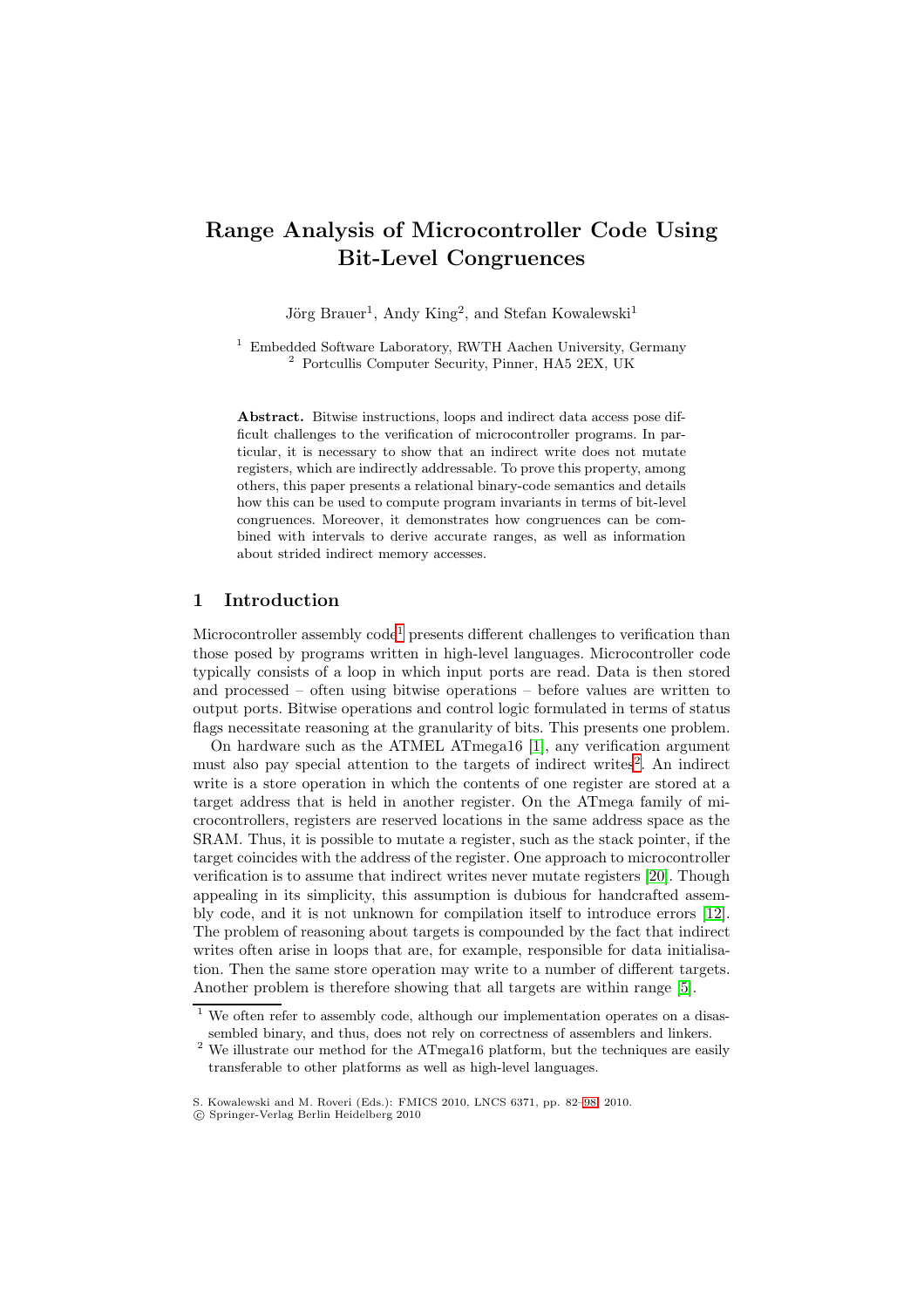| 0x50: LDI R17 0  |              | Ox56: LPMPI RO Z                   | 0x50 | 0x58         |
|------------------|--------------|------------------------------------|------|--------------|
| 0x51: LDI R26 96 |              | 0x57: STPI X RO                    | 0x51 | 0x57<br>0x59 |
| 0x52: LDI R27 0  |              | 0x58: CPI R26 99                   | 0x52 | 0x56<br>0x5A |
|                  |              | 0x53: LDI R30 66 0x59: CPC R27 R17 | 0x53 |              |
| 0x54: LDI R31 0  |              | $0x5A$ : BRNE -5                   | 0x54 |              |
| 0x55: RJUMP 2    | $0x5B$ : RET |                                    | 0x55 | 0x5B         |

<span id="page-1-0"></span>Fig. 1. An initialisation loop for the ATMEL ATmega16

#### 1.1 Illustrative Example

This paper addresses the problem of statically analysing the targets of indirect writes, whilst simultaneously modelling data at the bit-level. Since the set of possible targets cannot be exactly determined statically, we employ abstract interpretation techniques [\[8\]](#page-15-4) to compute a range of addresses that includes all possible targets. If the enclosing range is suitably tight, it is possible to verify that the registers are not overwritten. Figure [1](#page-1-0) illustrates some ATmega16 assembly code. The instructions at locations 0x50 - 0x54 assign 8-bit registers to (decimal) constants. The relative jump passes control to location 0x58. The LPMPI R0 Z instruction first loads R0 with the contents of the byte at the address in program memory stored in the 16-bit Z register, then Z is incremented. Z is obtained by concatenating the 8-bit registers R30 and R31. Likewise, the 8-bit registers R26 and R27 constitute the 16-bit X register. STPI X R0 stores the contents of R0 into the byte at address X and then increments X.

The ATmega has a Harvard architecture, and hence, program memory is separate from SRAM. Location 98, for instance, in program memory is different from location 98 in SRAM. Thus, program memory is accessed with special instructions such as LPMPI. Therefore, detecting self-modifying code, which we do not consider, is trivial. The instructions CPI R26 99 and CPC R27 R17 compare X against 99, setting the zero flag if X equals 99. Control loops back to location 0x56 iff the zero flag is cleared, that is, if X is not equal to 99. The net effect of the code is to copy the contents of three locations in program memory starting at 66 into the SRAM locations 96 − 98. This initialises three global variables to constant values.

A non-relational interval analysis as described in [\[5\]](#page-15-2) can derive that  $X \in [96, 99]$ in program location 0x5A. The interval analyser derives the bound on X based on the combination of CPI/CPC instructions followed by BRNE. However, it fails to discover that  $Z \in [66, 69]$  and has to assume that the loop body could be entered with values  $X \in [96, 98] \wedge Z \in [66, 69]$ ,  $X \in [96, 98] \wedge Z \in [66, 70]$ , and so forth, which eventually yields  $Z \in [0, 65535]$ . If the CPI/CPC instructions were to restrict Z instead of X, then the value of X were unbounded. This is in fact a well-known drawback of non-relational interval analysis. To resolve this type of imprecision, we combine the results of a relational analysis for equalities with a computationally cheap interval analysis, with the goal of deriving that X is incremented only in combination with Z, and consequently that  $X \in [96, 98] \land Z \in$ [66, 68] when the indirect loads/stores are executed.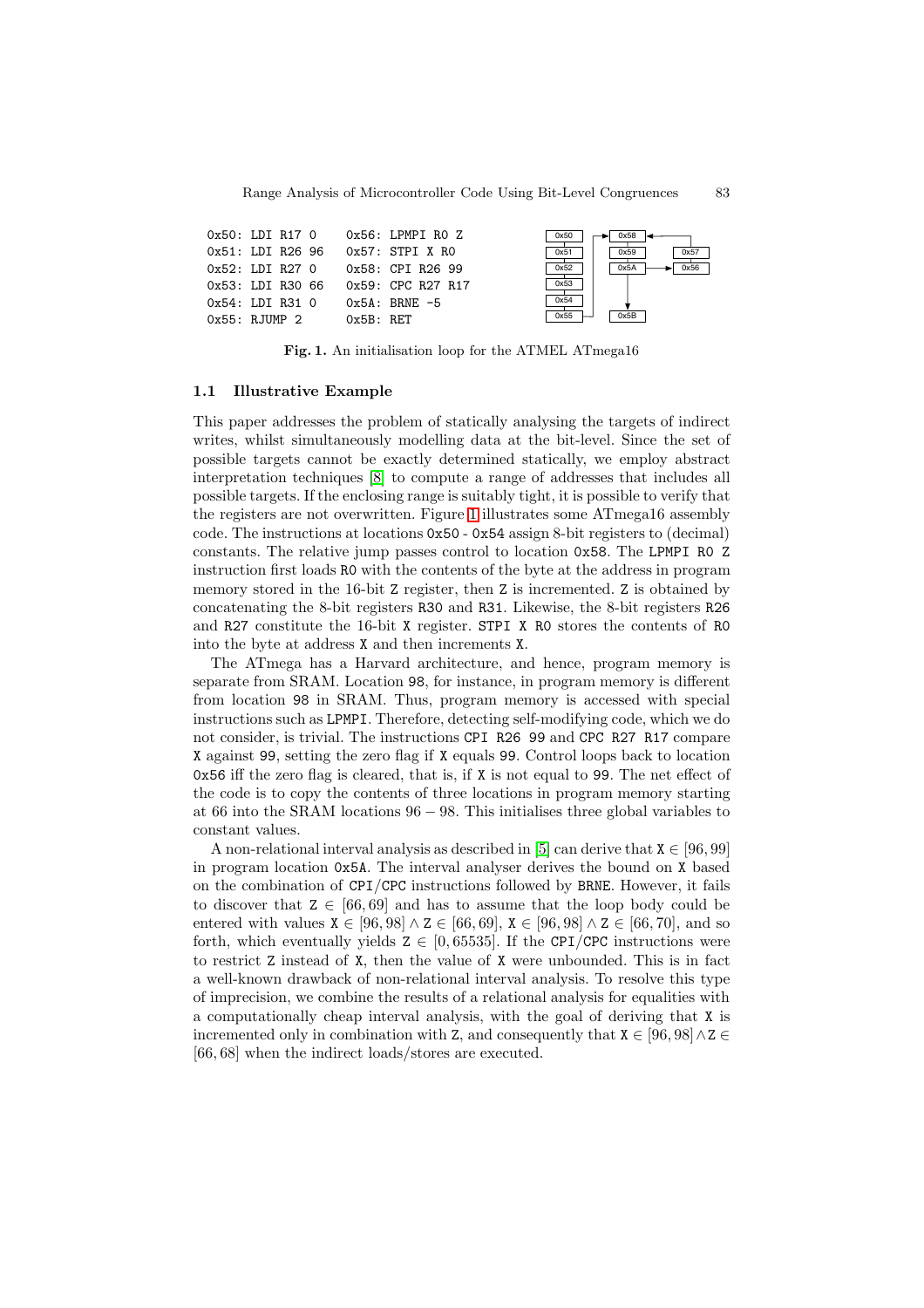#### 1.2 Approach

In microcontroller code for the ATmega16 platform, a memory region typically is statically reserved rather than dynamically allocated. Thus, the address of the start of a region that is used as an array is fully determined. Hence, when verifying such code, it is not necessary to use a symbolic name to refer to a memory region: an address will suffice. The force of this is that there is no need to adopt a memory model in which regions with different symbolic names are assumed to be non-interfering. Symbolic memory models are often employed when the position of a region is unknown, as with dynamically allocated memory in C, but this nevertheless compromises soundness [\[3\]](#page-15-5). Furthermore, when analysing statically reserved regions, it is even possible to infer a relationship between each address of a region, and the contents of that address.

To represent such relations, we turn to linear congruences [\[2,](#page-15-6) [18\]](#page-16-1). In this classical abstract domain [\[13\]](#page-15-7), the relationships between variables are described as systems of linear equations of the form  $\sum_{i=0}^{n-1} c_i x_i$  mod  $m = d$ , denoted by  $\sum_{i=0}^{n-1} c_i x_i \equiv_m d$ , where  $c_i \in \mathbb{Z}$  are integer coefficients,  $x_i$  are variables,  $m \in \mathbb{N}$  is a modulus, and  $d \in \mathbb{Z}$  is an integer constant. Such a system may have none, one or many solutions, where a solution is an assignment to the values of the  $n$  variables  $x_0, \ldots, x_{n-1}$  that satisfies each of the equations. For example, the system  $u+2v \equiv_{256} 3$  and  $v+w \equiv_{256} 1$  has solutions  $\{\langle 1+256k_1+2k_3, 1+256k_2-k_3, k_3 \rangle \in$  $[0, 255]^3$  where  $k_1, k_2, k_3 \in \mathbb{Z}$ . Such relationships arise between program variables, or memory locations in the case of microcontroller code, because of the modular nature of computer arithmetic. It is therefore natural to consider moduli corresponding to the size of a machine word [\[18\]](#page-16-1). Such systems can only represent linear relationships, but not ranges, and therefore, we adopt a more expressive class of congruences based on decomposing variables into their consistent bits [\[15\]](#page-15-8).

For instance, suppose  $u$  is represented by an unsigned byte whose bits are  $\langle u_0, \ldots, u_7 \rangle$  where  $u_i \in \{0, 1\}$  and the value of u is  $\sum_{i=0}^{7} 2^i u_i$ . Suppose too that v and w are likewise represented by  $\langle v_0,\ldots,v_7\rangle$  and  $\langle w_0,\ldots,w_7\rangle$ . Then the above system can be expressed as  $\sum_{i=0}^{7} 2^{i}(u_i + 2v_i) \equiv_{256} 3$ ,  $\sum_{i=0}^{7} 2^{i}(v_i + w_i) \equiv_{256} 1$ without any loss of information. It has been shown how such systems can be applied to verify bit-twiddling algorithms [\[15,](#page-15-8) [16\]](#page-15-9).

#### 1.3 Contributions

In this paper, we make the following contributions. (1) We deploy congruence systems to derive program invariants for assembly code at the level of bits. (2) Further, we combine intervals [\[5\]](#page-15-2) and congruence relations to derive accurate ranges. To do so, we present a new algorithm for refining the precision of abstract descriptions in both domains. (3) We show how a contiguous range, such as  $[0, 6]$ , can be refined to a set of non-contiguous values, such as  $\{0, 2, 4, 6\}$ , by applying congruences to ranges. (4) To summarise, this paper shows by that it is possible to infer accurate ranges using congruences and intervals, and thereby verify the correctness of microcontroller assembly code.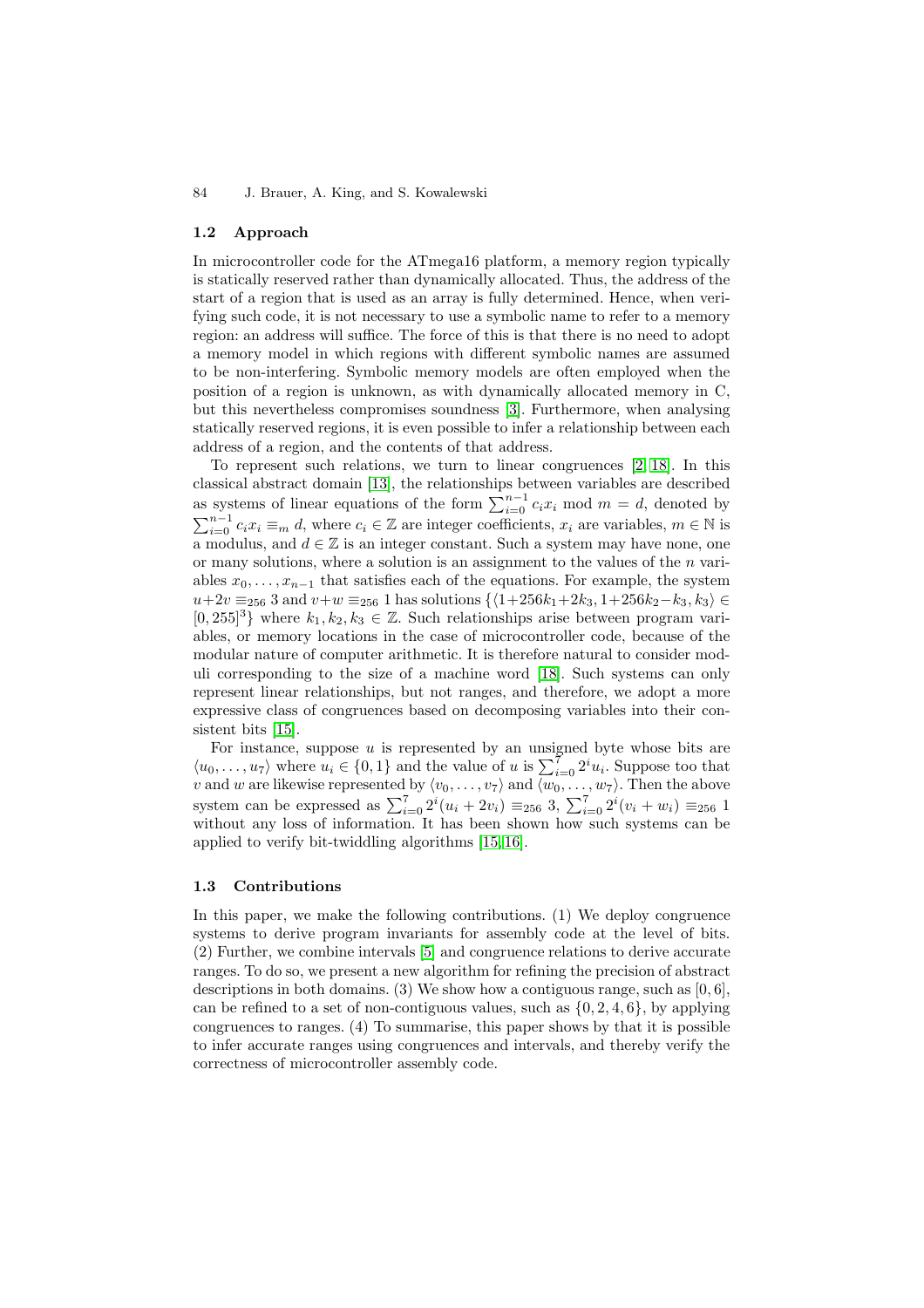# 2 Abstract Domains

This section briefly reviews results on the abstract domains our work builds on, namely intervals and congruences. In the following, let  $m = 2^w$  where  $w = 8$  is the word-length of the microcontroller,  $\mathbb{Z}_m = \{i \in \mathbb{N} \mid 0 \le i \le m-1\}$ , and let  $V = \{v_0, \ldots, v_{n-1}\}\$ be a set of variables for some  $n \in \mathbb{N}$ . Further, let P denote the set of program locations (or instructions, equivalently).

#### 2.1 Intervals

The interval abstract domain, probably the most widely used numerical domain, is used to over-approximate the value-sets of memory cells. In case of the 8-bit ATmega16, a memory location can hold a contiguous subset of values in  $\mathbb{Z}_m$ defined through its bounds. Denote the domain Int. A partial order on intervals is induced by the subset relation over the concrete value-sets. Then,  $(\mathsf{Int}, \subseteq)$ forms a complete lattice with  $\bot = \emptyset$  and  $\top = \mathbb{Z}_m$ . Define auxiliary functions fst :  $Int \to \mathbb{Z}_m$  and snd : Int  $\to \mathbb{Z}_m$  that map intervals to their bounds. Abstraction  $\alpha_{\text{Int}} : 2^{\mathbb{Z}_m} \to \text{Int}$  and concretisation  $\gamma_{\text{Int}} : \text{Int} \to 2^{\mathbb{Z}_m}$  are defined as

$$
\alpha_{\mathsf{Int}}(v) = \begin{cases} \emptyset & \colon \bot \\ \left[ \mathsf{min}(v), \mathsf{max}(v) \right] & \colon \mathsf{otherw}. \end{cases} \quad \gamma_{\mathsf{Int}}(i) = \{ z \in \mathbb{Z}_m \mid \mathsf{fst}(i) \leq z \leq \mathsf{snd}(i) \}
$$

for  $i \in \text{Int}$  and  $v \subseteq \mathbb{Z}_m$ . An abstract interpretation framework for deriving nonrelational interval abstractions of microcontroller code has been described in [\[5\]](#page-15-2), however, space constraints prevent us from repeating these results here. We assume that for each program location  $p \in \mathcal{P}$  and each memory location  $v \in \mathcal{V}$ , an interval abstraction has been computed, given through a map  $I: \mathcal{V} \times \mathcal{P} \to \mathsf{Int}.$ 

## 2.2 Congruences

Additionally, our analysis is based on representing Boolean functions as congruence systems. To explain this idea, let  $\mathsf{sol}(f)$  denote the set of solutions of a Boolean function  $f$  over  $n$  propositional variables. Our method relies on the computation of the so-called congruent closure, which yields a congruence system c over n bitwise variables such that  $\mathsf{sol}(f) \subseteq \mathsf{sol}(c) \cap \mathbb{B}^n$  with  $\mathbb{B} = \{0,1\}$ holds. For example, given a function  $f = x_1 \wedge (x_2 \vee x_3)$ , we have sol $(f)$  $\{\langle 1, 0, 1 \rangle, \langle 1, 1, 0 \rangle, \langle 1, 1, 1 \rangle\}.$  Congruent closure, with a fixed modulo of 4, then computes  $c = (x_1 \equiv_4 1)$ . The solutions of this congruence equation are sol(c) ∩  $\mathbb{B}^3 = \{ \langle 1, x_2, x_3 \rangle \mid x_2, x_3 \in \mathbb{B} \}.$  Note that  $\mathsf{sol}(c) \setminus \mathsf{sol}(f) = \{ \langle 1, 0, 0 \rangle \}.$ 

**Definition 1.** The operator cong :  $2^{\mathbb{B}^{nw}} \to 2^{\mathbb{B}^{nw}}$  is defined:

$$
\mathrm{cong}(S) = \left\{\boldsymbol{x} \in \mathbb{B}^{nw} \middle| \begin{matrix} \{\boldsymbol{y}_0, \dots, \boldsymbol{y}_{k-1}\} \subseteq S \land \{\lambda_0, \dots, \lambda_{k-1}\} \subseteq \mathbb{Z} \land \\ \sum_{j=0}^{j < k} \lambda_j \equiv_{2^w} 1 \quad \land \boldsymbol{x} \equiv_{2^w} \sum_{j=0}^{j < k} \lambda_j \boldsymbol{y}_j \end{matrix} \right\}
$$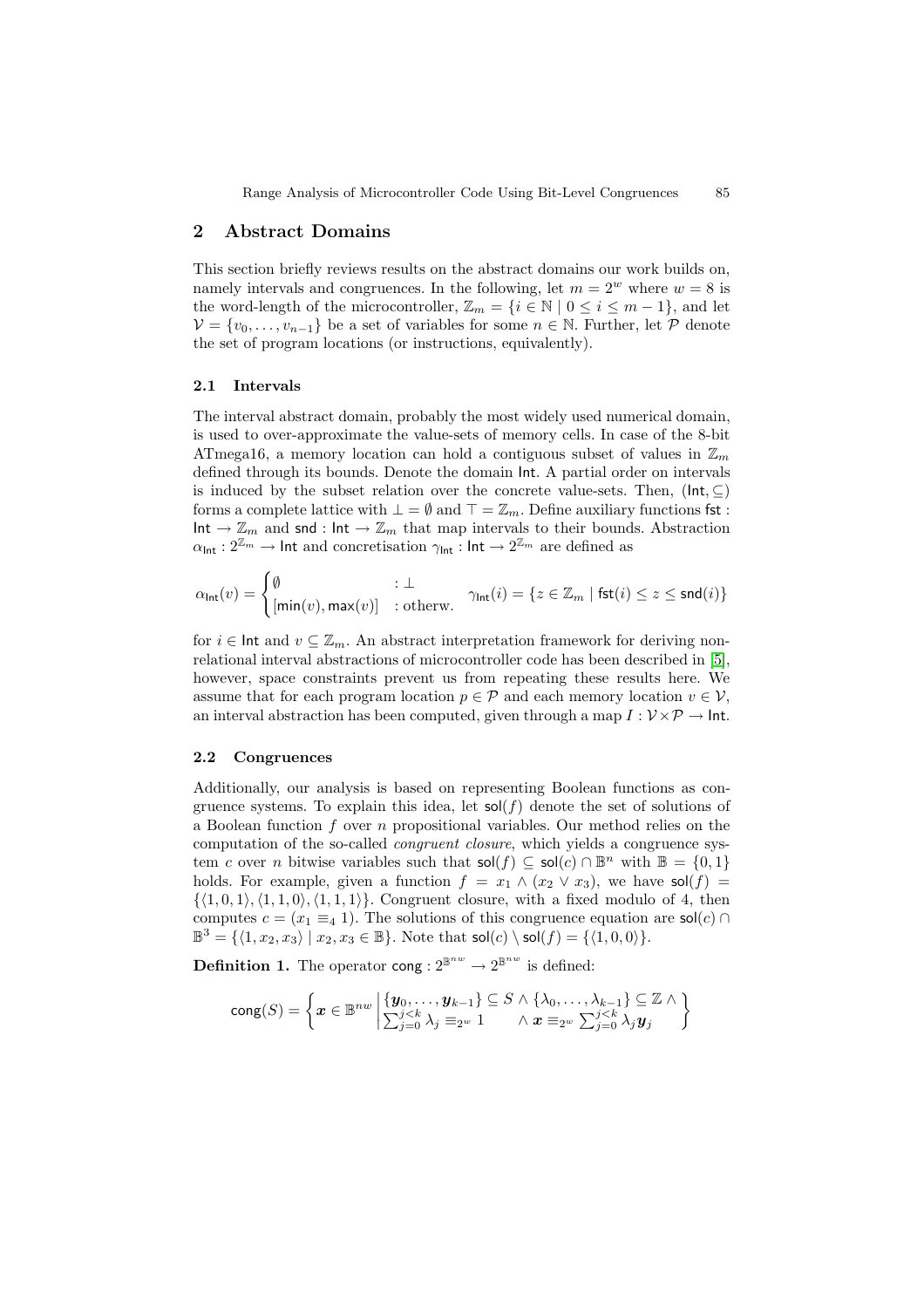An algorithm for deriving optimal congruent abstractions of Boolean formulae was described by King and Søndergaard [\[16\]](#page-15-9). Given a formula  $\varphi$ , the key idea of their method is to derive a congruent abstraction  $\alpha_{\text{Cong}}(\varphi)$  through successive calls to a SAT solver. Therefore, their algorithm is similar in spirit to the symbolic implementation of a best transformer as described by Reps et al. [\[21\]](#page-16-2). In the following, let Cong denote the domain of bit-level congruences over  $V$ .

# 3 Worked Examples

We illustrate the power of bit-level reasoning using the congruence domain for some illustrative sequences of ATmega16 assembly. The key idea of our approach is to derive a template transfer function for each instruction using SAT solving up-front, and then instantiate the transfer functions to infer program invariants. The invariants are then strengthened with intervals, yielding more precise representations of congruences as well as intervals.

## 3.1 Reasoning about Bit-Wise Operations

Consider the instruction EOR R0 R1, which computes the exclusive-or of registers R0 and R1 and stores the result in R0. First, a template abstraction of this instruction that does not depend on the concrete registers R0 and R1 is synthesised from a Boolean encoding. To express the semantics of EOR r s, introduce bit-vectors  $r[i]$  and  $s[i]$  for the inputs as well as  $r'[i]$  and  $s'[i]$  for the outputs (with  $0 \le i \le 7$ ). Then, EOR r s is encoded symbolically as

$$
\llbracket \text{EOR} \; \; \mathbf{r} \; \; \mathbf{s} \rrbracket = \bigwedge_{i=0}^{7} \left( \mathbf{r}'[i] \leftrightarrow \mathbf{r}[i] \oplus \mathbf{s}[i] \land \mathbf{s}'[i] \leftrightarrow \mathbf{s}[i] \right)
$$

where  $\oplus$  denotes the Boolean exclusive-or. By computing the congruent closure of **EOR r** s<sup> $\parallel$ </sup> with a modulus of 256, denoted  $\alpha_{\text{Cone}}$ , we obtain:

$$
\alpha_{\mathsf{Cong}}([\mathsf{EOR}\ \mathbf{r}\ \mathbf{s}]) = \begin{cases} \bigwedge_{i=0}^{7} (128\cdot \mathbf{r}'[i] \equiv_{256} 128\cdot \mathbf{r}[i] + 128\cdot \mathbf{s}[i]) \wedge \\ \bigwedge_{i=0}^{7} \mathbf{s}'[i] \equiv_{256} \mathbf{s}[i] \end{cases}
$$

Note that  $\text{sol}(\alpha_{\text{Cong}}(\mathbb{E} \text{OR } r \text{ s}))) = \text{sol}(\mathbb{E} \text{OR } r \text{ s}])$ , and thus, this congruent transfer function is just as accurate as its Boolean counterpart.

## 3.2 Relational Composition without Ranges

In the previous example, we have seen how a template abstraction of a single instruction is derived. Here, we consider the program fragment EOR R0 R1; EOR R1 R0; EOR R0 R1 and the instantiation of templates. In [\[15\]](#page-15-8), it was shown that best transformers for blocks (sequences of instructions) can be obtained by encoding the sequence propositionally as a whole. Since our goal is to derive range information for different program locations that may be located in the middle of a block, we deviate from following this approach, and combine the obtained transfer functions using relational composition  $\circ$ : Cong  $\times$  Cong  $\rightarrow$  Cong.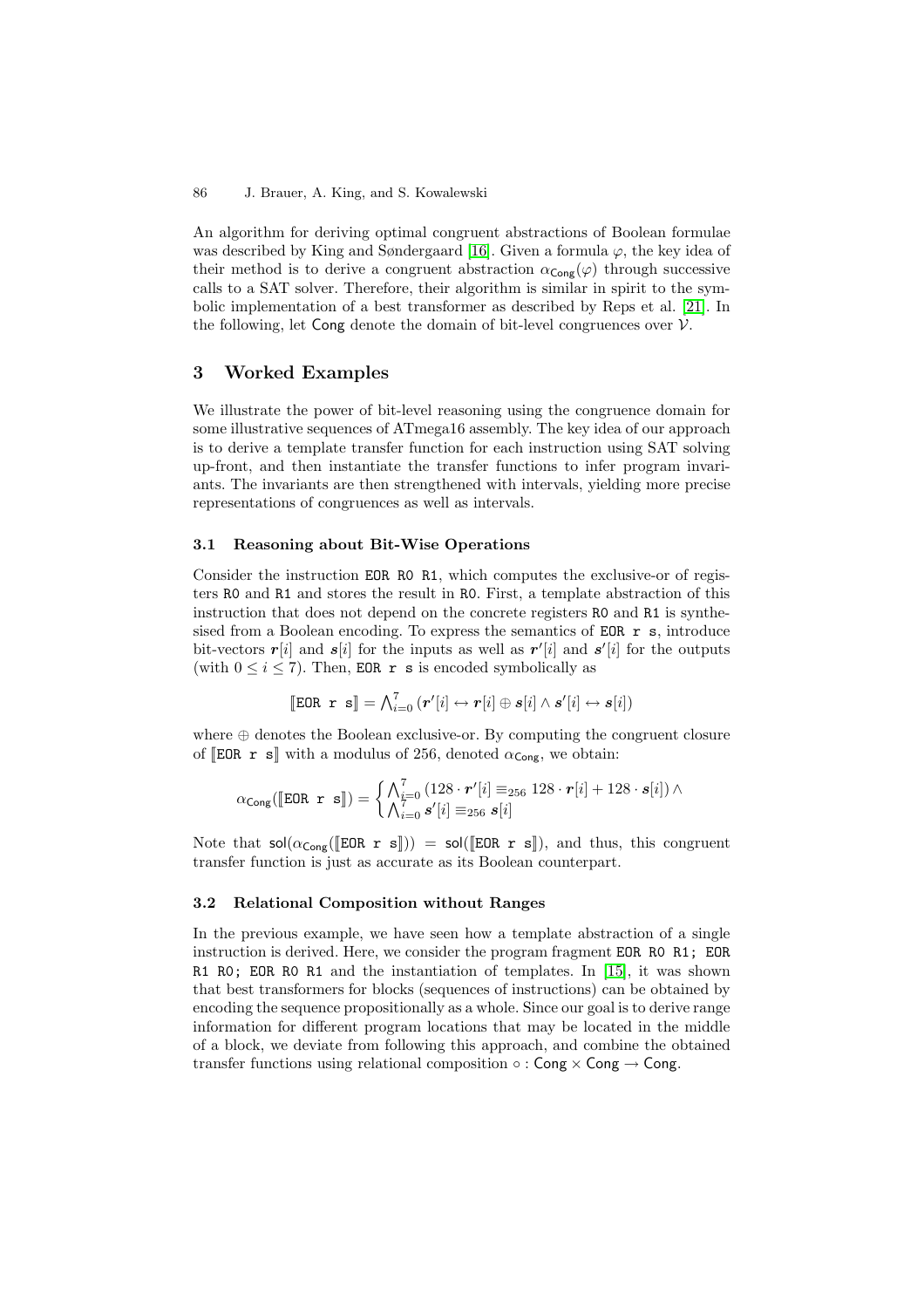A template transfer function c, derived analogously to the first example, is instantiated with the corresponding variables  $r0$ ,  $r1$ ,  $r0'$ , and  $r1'$ , which amounts to renaming variables in the template. This gives  $c_1 = c(\mathbf{r0}, \mathbf{r1}, \mathbf{r0}', \mathbf{r1}')$ ,  $c_2 =$  $c(r1, r0, r1', r0')$ , and  $c_3 = c(r0, r1, r0', r1')$ , for instance:

$$
c_1 = \bigwedge_{i=0}^{7} (128 \cdot r0'[i] \equiv_{256} 128 \cdot r0[i] + 128 \cdot r1[i]) \wedge \bigwedge_{i=0}^{7} (r1'[i] \equiv_{256} r1[i])
$$

To combine the effects of  $c_1$  and  $c_2$ , introduce additional disjoint bit-vectors  $r0''$ and  $r1''$ , and put  $c'_1 = c_1 \wedge (\wedge_{i=0}^7 r0''[i] \equiv_{256} r0[i]') \wedge (\wedge_{i=0}^7 r1''[i] \equiv_{256} r1[i]')$ and  $c_2' = c_2 \wedge (\wedge_{i=0}^7 r0''[i] \equiv_{256} r0[i]) \wedge (\wedge_{i=0}^7 r1''[i] \equiv_{256} r1[i])$ . The net effect of this construction is to relate the outputs of  $c_1$  to the inputs of  $c_2$ . Then, define  $c_1 \circ c_2 = \exists_{r0'',r1''} (\exists_{r0',r1'} (c'_1) \wedge \exists_{r0,r1} (c'_2))$  where the operation  $\exists_{\mathbf{X}}(f)$ eliminates the variables  $\boldsymbol{X}$  from f using projection. Observe that projection can be implemented by computing upper triangular form after reordering the variables in the system [\[18,](#page-16-1) [15\]](#page-15-8). As a result, we obtain:

$$
c_1 \circ c_2 = \bigwedge_{i=0}^{7} (r1'[i] \equiv_{256} r0[i]) \wedge \bigwedge_{i=0}^{7} (128 \cdot r0'[i] \equiv_{256} 128 \cdot (r0[i] + r1[i]))
$$

That is, after the second instruction, register R1 holds the original value of R0. Further, by computing  $c_1 \circ c_2 \circ c_3$  analogously, we derive:

 $c_1 \circ c_2 \circ c_3 = \bigwedge_{i=0}^{7} (r \mathbf{0}'[i] \equiv_{256} r \mathbf{1}[i]) \wedge \bigwedge_{i=0}^{7} (r \mathbf{1}'[i] \equiv_{256} r \mathbf{0}[i])$ 

This congruent representation reveals that the sequence of instructions performs an in-place swapping of R0 and R1 using consecutive exclusive-or operations.

## 3.3 Reasoning about Ranges Using Invariants

Recall again the example program from Fig. [1,](#page-1-0) which copies three values from program memory into SRAM. The interval analysis infers a map  $I: \mathcal{V} \times \mathcal{P} \to \mathsf{Int}$ , which states that before instruction  $0x5A$  is executed, the registers X and Z hold the values  $I(X, 0x5A) = [96, 99]$  and  $I(Z, 0x5A) = [0, 65535]$ .

To derive program invariants, we express the behaviour of the program fragment in terms of a flowchart program  $\langle \mathcal{P}, \mathcal{V}, p_0, T \rangle$ , where  $\mathcal{P}$  is the set of program locations, V is the set of program variables,  $p_0 \in \mathcal{P}$  is the initial program location and  $T \subseteq \mathcal{P} \times \mathcal{P}$  defines the possible transitions between the instructions as given by the control flow graph. Consequently, we have  $\mathcal{P} = \{0\text{x}50,\ldots,0\text{x}5A\}$ .  $V = \{R17, R26, R27, R30, R31\}$  and  $p_0 = 0x50$ . The semantics of the program can be stated as the least fixed point of a system of equations, given through:

 $-$  inv $(p_0) = \bigwedge_{v \in \mathcal{V}} (\bigwedge_{i=0}^7 v'[i] \equiv_{256} v[i])$  for the initial program location  $p_0$ .  $-$  inv $(p_j) = \bigsqcup_{(p_i, p_j) \in T} (\text{inv}(p_i) \circ c_{i,j}),$  where  $c_{i,j}$  denotes the instantiated congruent transfer function connecting  $p_i \in \mathcal{P}$  and  $p_j \in \mathcal{P}$ .

Here,  $\vert \vert$  denotes the least upper bound operator over congruences as defined in [\[15\]](#page-15-8). Applying the first equation  $inv(p_{0x51}) = inv(p_0) \circ c_{0x50}$  then gives

$$
\textsf{inv}(p_{\texttt{0x51}}) = \begin{cases} \bigwedge_{i=0}^{7} \left( \bm{r17}'[i] \equiv_{256} 0 \right) & \wedge \\ \bigwedge_{i=0}^{7} \left( \bm{r26}'[i] \equiv_{256} \bm{r26}[i] \right) & \wedge \bigwedge_{i=0}^{7} \left( \bm{r27}'[i] \equiv_{256} \bm{r27}[i] \right) \wedge \\ \bigwedge_{i=0}^{7} \left( \bm{r30}'[i] \equiv_{256} \bm{r30}[i] \right) & \wedge \bigwedge_{i=0}^{7} \left( \bm{r31}'[i] \equiv_{256} \bm{r31}[i] \right) \end{cases}
$$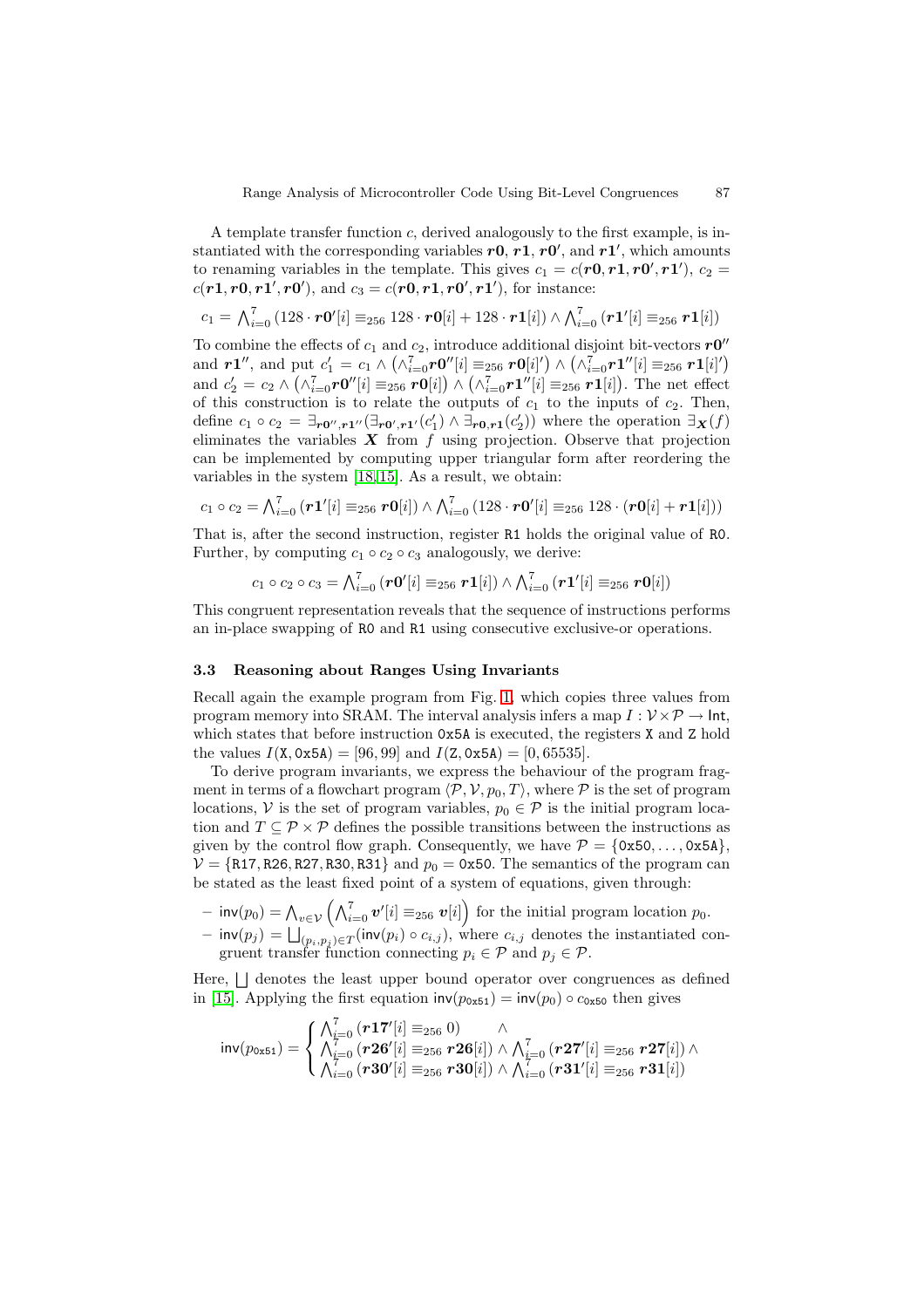and thereafter, the invariant is stable. To express the program invariant  $inv(p_{0x5A})$ , let  $\langle x \rangle = \sum_{i=0}^{7} 2^i x[i]$ . Proceeding with the computations eventually yields:

$$
\text{inv}(p_{\text{0x5A}}) = \begin{cases} (\langle\!\langle \mathbf{r26'}\rangle\!\rangle - \langle\!\langle \mathbf{r30'}\rangle\!\rangle \equiv_{256} 30) \land \\ \bigwedge_{i=0}^{7} (\mathbf{r17'}[i] \equiv_{256} 0 \land \mathbf{r27'}[i] \equiv_{256} 0 \land \mathbf{r31'}[i] \equiv_{256} 0) \end{cases}
$$

From  $inv(p_{0x5A})$  and  $I(X, 0x5A) = [96, 99]$ , we can now derive  $I(Z, 0x5A) = [66, 69]$ . In the following, we will first see how program invariants of this kind are derived for arbitrary assembly programs, and then describe a systematic way of refining congruences and intervals in parallel. This operation amounts to triangularisation and checking satisfiability in order to strengthen the descriptions in both domains. Formally speaking, we will derive an operator reduce :  $Int \times Cong \rightarrow$ Int  $\times$  Cong such that reduce(i, c)  $\sqsubseteq$  (i, c) for (i, c)  $\in$  Int  $\times$  Cong (cf. Sect. [6\)](#page-9-0).

# 4 Relational Semantics for Assembly Code

In his seminal paper on congruence analysis, Granger [\[13\]](#page-15-7) lamented the difficulty of handcrafting transformers for the congruence domain. However, since each of the 131 instructions on the ATmega16 has a well-defined semantics on the level of bits, we synthesise templates of transfer functions, based on a propositional encoding of the instructions and the computation of congruent closure to remedy this difficulty. When modelling the effects of instructions, no abstraction is applied, such that the formulae define the concrete semantics of the instructions.

Instructions for the ATmega platform have either zero, one, or two operands. Here, we present a relational encoding  $\lbrack \cdot \rbrack$  for a representative subset of the instruction-set. The semantics for other instructions can be derived analogously from the instruction set manual [\[1\]](#page-15-0). Given a set of memory locations accessed by an instruction, its encoding is given over disjoint bit-vectors for representing each accessed memory location, where the outputs are primed. Formally speaking, given a set of program variables  $V$ , the Boolean formulae  $\lbrack \cdot \rbrack$  are defined over  $\mathbb{B}_{\mathbf{V} \cup \mathbf{V}'}$ , where  $\mathbf{V} = \{v[i] \mid v \in V, 0 \le i \le 7\}$ ,  $\mathbf{V'} = \{v'[i] \mid v \in V, 0 \le i \le 7\}$ , and  $\mathbb{B}_Y$  defines the class of Boolean formulae over propositional variables Y. Additionally, we require  $\mathbf{V} \cap \mathbf{V}' = \emptyset$ .

## 4.1 Copy and Load Instructions

The instruction MOV r s copies a register s into r. Similarly, given  $c \in \mathbb{Z}_m$ , the instruction LDI  $r c$  loads the constant value c into  $r$ . To express, introduce a bit-vector  $c \in \mathbb{B}^8$  with  $\langle c \rangle = c$ . The semantics of these instructions can be encoded relationally over bit-vectors  $r$ ,  $s$ ,  $r'$  and  $s'$  as:

$$
\begin{bmatrix}\n\text{MOV } \mathbf{r} \ \mathbf{s} \end{bmatrix} = \bigwedge_{i=0}^{7} (r'[i] \leftrightarrow s[i]) \land \bigwedge_{i=0}^{7} (s'[i] \leftrightarrow s[i])
$$
\n
$$
\begin{bmatrix}\n\text{LDI} \ \mathbf{r} \ \mathbf{c} \end{bmatrix} = \bigwedge_{i=0}^{7} (r'[i] \leftrightarrow c[i])
$$

Computing the congruent closure of  $\llbracket MOV \rvert \rvert s \rrbracket$ , e.g., yields:

$$
\alpha_{\text{Cong}}([\text{MOV } \mathbf{r} \ \mathbf{s}]) = \bigwedge_{i=0}^{7} (\mathbf{r}'[i] \equiv_{256} \mathbf{s}[i]) \wedge \bigwedge_{i=0}^{7} (\mathbf{s}'[i] \equiv_{256} \mathbf{s}[i])
$$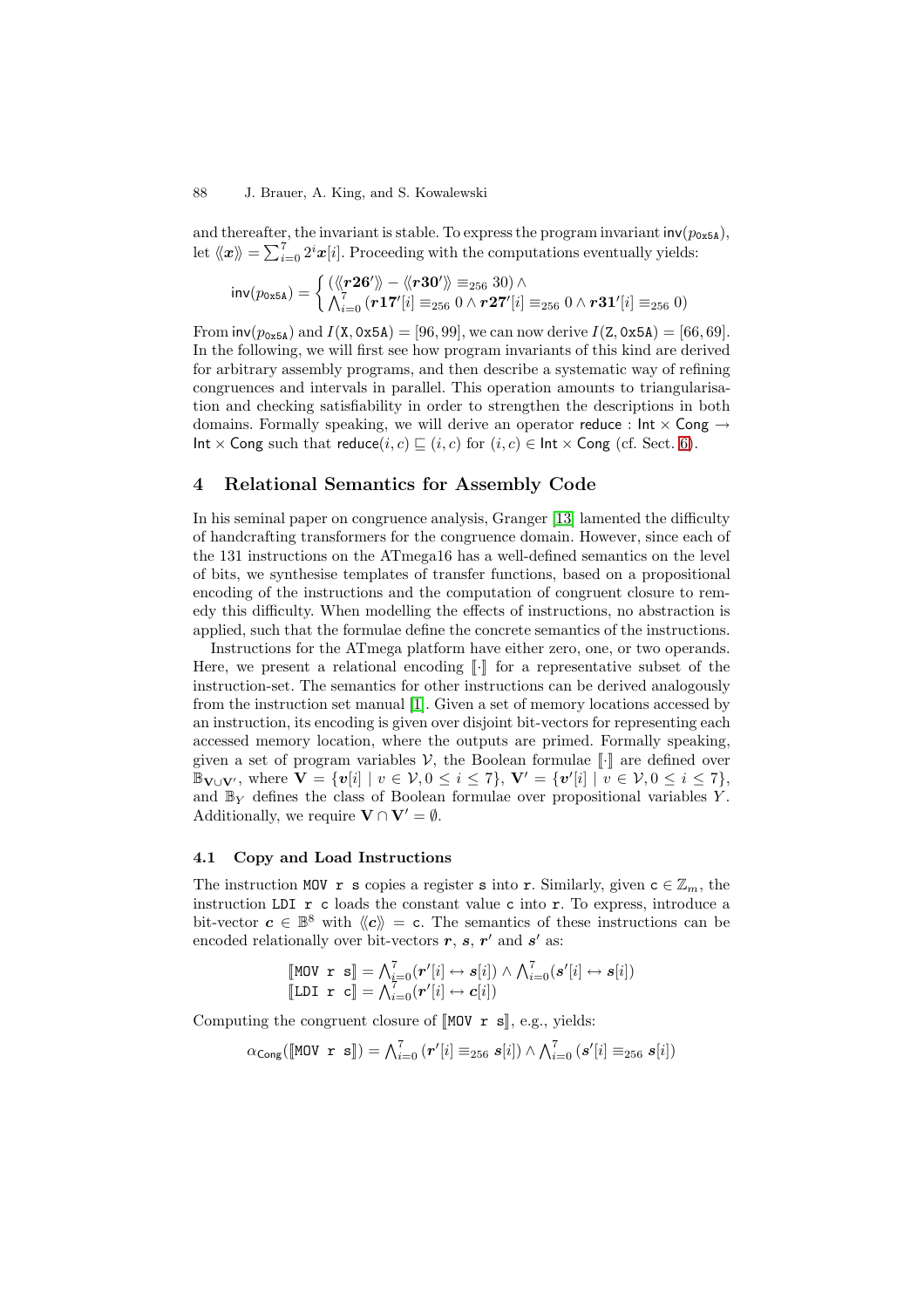Observe that for these instructions, a modulus of 2 would suffice, but this is not always so. However, choosing the modulus to match the register-length is safe. Moreover, note that the status register (called SREG in case of the ATmega16) is not affected by these instructions, which is different for logical or arithmetic instructions. Overall, the status register contains 8 different flags that can be affected by instructions: carry flag  $C$ , zero flag  $Z$ , negative flag  $N$ , overflow flag O, sign flag S, half-carry flag H, transfer flag T, and interrupt flag I. The exact way these bits are set or cleared, however, depends on the concrete instruction.

#### 4.2 Bitwise Instructions

As bitwise operations, the ATmega16 supports bitwise-and (AND), bitwise-and with a constant value (ANDI), bitwise negation (COM), exclusive-or (EOR), bitwiseor (OR), and bitwise-or with a constant (ORI). The effects of these operations on the destination register, denoted  $\theta(\infty)$ , are bit-blasted as follows:

$$
\begin{array}{ll}\n\theta(\text{AND} \ \mathbf{r} \ \mathbf{s}) = \bigwedge_{i=0}^{7} \left( \mathbf{r}'[i] \leftrightarrow \mathbf{r}[i] \land s[i] \right) \land \bigwedge_{i=0}^{7} \left( s'[i] \leftrightarrow s[i] \right) \\
\theta(\text{COM} \ \mathbf{r}) = \bigwedge_{i=0}^{7} \left( \mathbf{r}'[i] \leftrightarrow \neg \mathbf{r}[i] \right) \\
\theta(\text{EOR} \ \mathbf{r} \ \mathbf{s}) = \bigwedge_{i=0}^{7} \left( \mathbf{r}'[i] \leftrightarrow \mathbf{r}[i] \oplus s[i] \right) \land \bigwedge_{i=0}^{7} \left( s'[i] \leftrightarrow s[i] \right) \\
\theta(\text{OR} \ \mathbf{r} \ \mathbf{s}) = \bigwedge_{i=0}^{7} \left( \mathbf{r}'[i] \leftrightarrow \mathbf{r}[i] \lor s[i] \right) \land \bigwedge_{i=0}^{7} \left( s'[i] \leftrightarrow s[i] \right)\n\end{array}
$$

The encodings for ANDI r c and ORI r c are derived by replacing  $s[i]$  in the respective formulae with  $c[i]$  defined as above. As an example, consider the abstraction of COM r, which flips all bits in r:

$$
\alpha_{\text{Cong}}(\theta(\text{COM } r)) = \bigwedge_{i=0}^{7} (128 \cdot r'[i] \equiv_{256} 128 \cdot r[i] + 128)
$$

Bitwise instructions also alter status flags. These effects are encoded in formulae  $\psi$ (op), leading to an encoding  $\llbracket \text{op} \rrbracket = \theta$ (op)  $\wedge \psi$ (op). AND r s, for instance, behaves as follows with respect to the status flags: It clears the overflow flag, sets the negative flag iff  $r'[7]$  is set, sets the sign flag to  $N' \oplus O'$ , and sets the zero flag iff all bits in  $r'$  are cleared. The other flags remained unchanged. To express, let  $id(x) = x' \leftrightarrow x$ . Then:

$$
\psi(\text{AND} \; \; \mathbf{r} \; \; \mathbf{s}) \quad = \quad \left\{ \begin{matrix} \neg O' \quad \wedge \quad \mathbf{Z}' \leftrightarrow (\bigwedge_{i=0}^7 \neg r'[i]) \wedge \mathop{\mathrm{id}}(\mathbf{T}) \; \wedge \; \mathbf{N}' \leftrightarrow r'[7] \wedge \\ \mathop{\mathrm{id}}(\mathbf{C}) \; \wedge \quad \mathbf{S}' \leftrightarrow \mathbf{N}' \oplus \mathbf{O}' \qquad \wedge \mathop{\mathrm{id}}(\mathbf{H}) \wedge \mathop{\mathrm{id}}(\mathbf{I}) \end{matrix} \right. \right.
$$

Encodings  $\psi$ (op) for ANDI, EOR, OR, and ORI are equal to this case. COM differs in that it always sets the carry flag. Observe that the congruence domain is too weak to express the relationship on  $Z'$ , but it can represent the other ones.

#### 4.3 Shifts

In terms of shifts, the ATmega16 supports arithmetic shift right (ASR), logical shift left (LSL), logical shift right (LSR), rotate left through carry (ROL), and rotate right through carry (ROR). All these operations shift the value of the source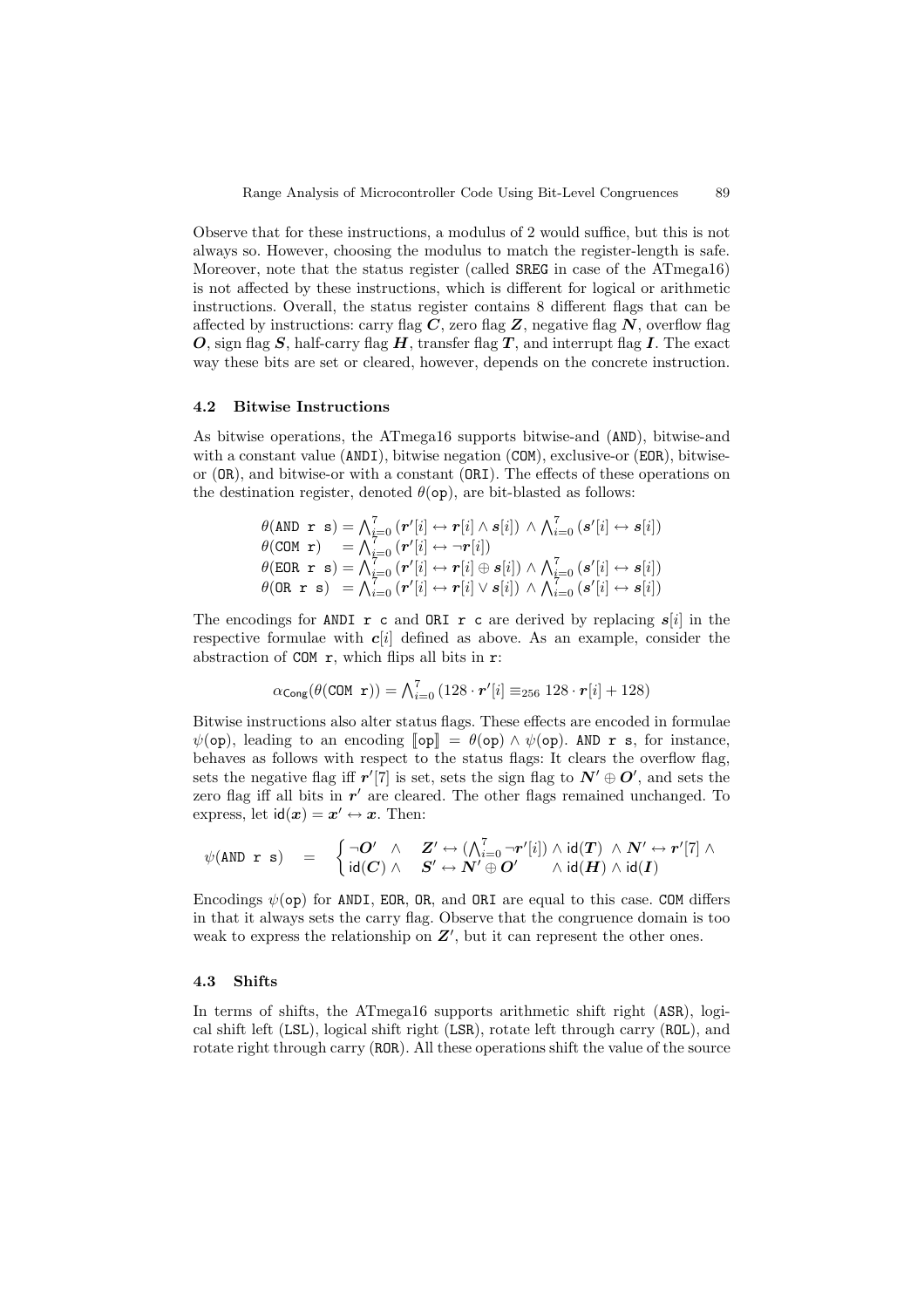register by a single position, shifts by a higher or variable number of positions are not supported. ASR  $\bf{r}$  shifts all bits in  $\bf{r}$  to the right, the most significant (MSB) bit is held constant, and the least significant bit (LSB) is shifted into the carry. Thus, the instruction divides a signed  $\mathbf r$  by two without changing its sign. LSR r behaves analogously for an unsigned value. LSL r multiplies r by two, shifting the MSB into the carry and clearing the LSB. ROL r and ROR r are used to multiply and divide multi-byte signed and unsigned values by two, by shifting the carry flag into the LSB/MSB of  $\bf{r}$  and shifting the value of the MSB/LSB bit into the carry. Expressed in propositional logic, this gives:

$$
\theta(\text{ASR } \mathbf{r}) = \bigwedge_{i=0}^{6} (r'[i] \leftrightarrow r[i+1]) \wedge r'[7] \leftrightarrow r[7] \wedge C' \leftrightarrow r[0] \n\theta(\text{LSL } \mathbf{r}) = \bigwedge_{i=0}^{6} (r'[i+1] \leftrightarrow r[i]) \wedge \neg r'[0] \wedge C' \leftrightarrow r[7] \n\theta(\text{ROR } \mathbf{r}) = \bigwedge_{i=0}^{6} (r'[i] \leftrightarrow r[i+1]) \wedge r'[7] \leftrightarrow C \wedge C' \leftrightarrow r[0]
$$

Encodings for LSR and ROL are specified similarly. The updates of the status flags are then expressed analogously to before with  $\llbracket op \rrbracket = \theta(op) \wedge \psi(op)$  and  $\psi$ (op) =  $\varphi$ (op)  $\wedge \xi$ (op), where

$$
\varphi(\text{op}) = \left\{ \begin{matrix} \boldsymbol{N}^{\prime} \leftrightarrow \boldsymbol{r}^{\prime}[7] & \wedge \boldsymbol{Z}^{\prime} \leftrightarrow \bigwedge_{i=0}^7 \neg \boldsymbol{r}^{\prime}[i] \wedge \text{id}(\boldsymbol{T}) \ \wedge \text{id}(\boldsymbol{I}) \wedge \\ \boldsymbol{O}^{\prime} \leftrightarrow \boldsymbol{N}^{\prime} \oplus \boldsymbol{C}^{\prime} \wedge \boldsymbol{S}^{\prime} \leftrightarrow \boldsymbol{N}^{\prime} \oplus \boldsymbol{O}^{\prime} & \wedge \text{id}(\boldsymbol{H}) \end{matrix} \right.
$$

is the same among all shift instructions, whereas  $\xi$ (op) =  $C' \leftrightarrow r[0]$  for op  $\in$  $\{ASR,LSR,ROR\}$  and  $\xi(op) = C' \leftrightarrow r[7]$  otherwise.

## 4.4 Arithmetic Instructions

Let us consider encodings for two arithmetic instructions, in this case for summing up two registers (ADD) and incrementing a register by 1 (INC). Here, ADD r s is expressed using a cascade of full-adders using additional carry bits c:

$$
\theta(\text{ADD } \mathbf{r} \mathbf{s}) = \begin{pmatrix} \bigwedge_{i=0}^{7} \mathbf{r}'[i] \leftrightarrow \mathbf{r}[i] \oplus \mathbf{s}[i] \oplus \mathbf{c}[i] \end{pmatrix} \wedge \neg \mathbf{c}[0] \wedge \\ \begin{pmatrix} \bigwedge_{i=0}^{6} \mathbf{c}[i+1] \leftrightarrow (\mathbf{r}[i] \wedge \mathbf{s}[i]) \vee (\mathbf{r}[i] \wedge \mathbf{c}[i]) \vee (\mathbf{s}[i] \wedge \mathbf{c}[i]) \end{pmatrix} \\ \theta(\text{INC } \mathbf{r}) = \bigwedge_{i=0}^{7} (\mathbf{r}'[i] \leftrightarrow \mathbf{r}[i] \oplus \bigwedge_{j=0}^{i-1} \mathbf{r}[j])
$$

Bit-wise encodings for other arithmetic instructions such as computation of the two's complement (NEG) or subtraction (SUB) are derived accordingly. The effects  $\psi$ (op) on the status register can be derived analogously to the previous examples to obtain  $\llbracket \mathsf{op} \rrbracket = \psi(\mathsf{op}) \wedge \theta(\mathsf{op})$ . Abstracting the increment using congruences then gives:

$$
\alpha_{\mathsf{Cong}}(\theta(\texttt{INC} \ \mathbf{r})) = (\langle\!\langle \mathbf{r} \rangle\!\rangle' \equiv_{256} \langle\!\langle \mathbf{r} \rangle\!\rangle + 1)
$$

Using the same approach, Boolean encodings for the complete instruction set of the ATmega16 and the corresponding congruent abstractions are computed. For instance, branching instructions such as BRNE do not alter the status of the addressable memory, but only the program counter, which is implicitly encoded in the control flow graph. Compare instructions such as CP, CPC, or CPI subtract two values, but they only alter the status flags accordingly and do not store the result at a memory location.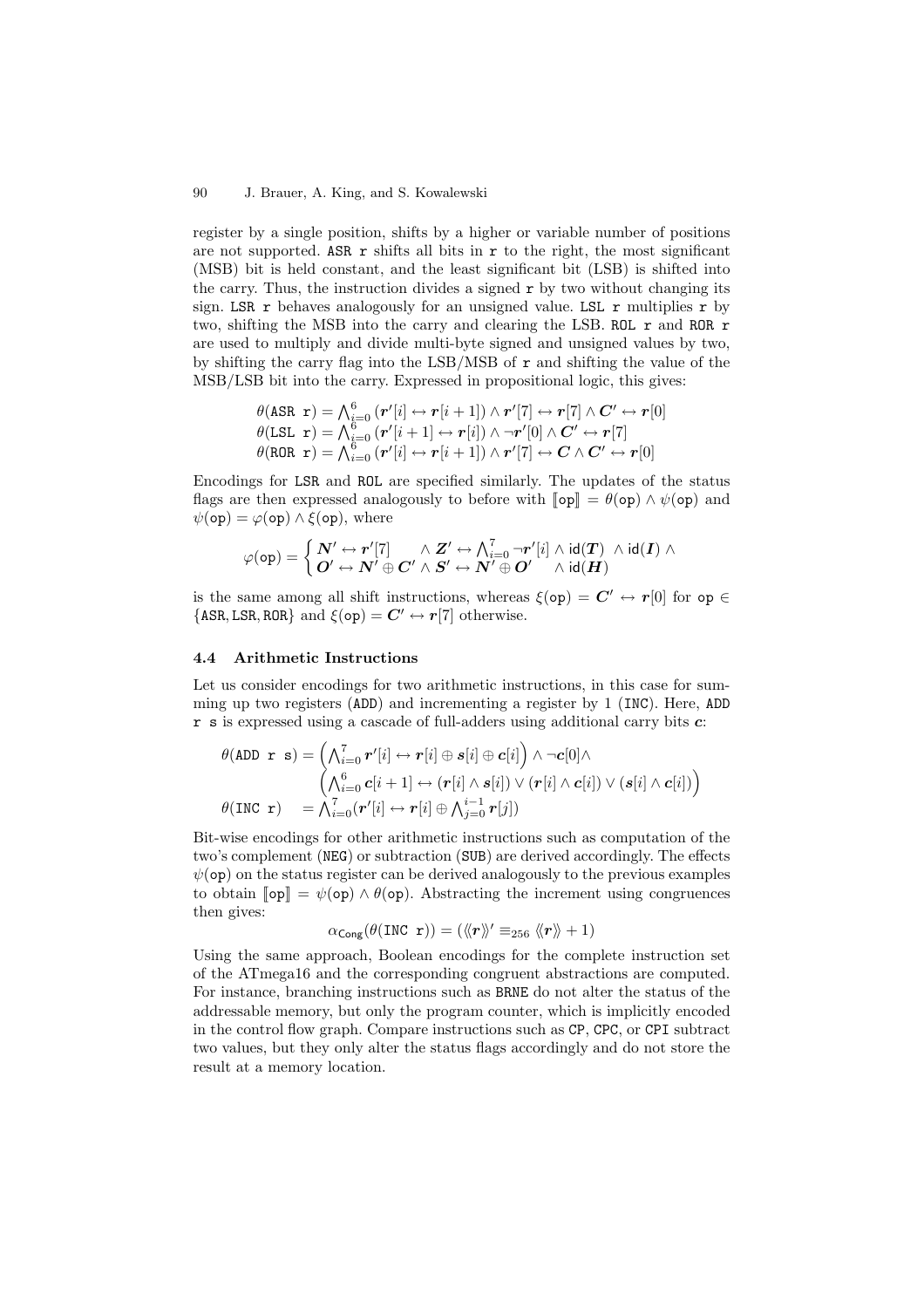# 5 A Discussion of Soundness

As stated in Sect. 3.3 already, defining a program analysis over congruences amounts to the application of four operations: instantiating template functions, relational composition  $\circ$ , join  $\sqcup$ , and checking entailment  $\models$ . Since congruences satisfy the finite ascending chain condition, no widening is needed [\[18\]](#page-16-1). We make no contributions in this regard. However, two open issues warrant discussion: the effect of indirect stores on the validity of invariants and relationships between addresses of a region and the contents of that address.

In Sect. 3.3, we have not modelled the effects of indirect stores on memory locations 96–98 in SRAM. Thus, no relational constraints are put onto these memory locations. However, suppose that a value is copied from s into a target register **r** using a direct access, which generates an equality constraint  $\bigwedge_{i=0}^{7} r[i] \equiv_{256} s[i],$ and later r is overwritten using an indirect store. Following the approach described so far, the equality constraint remains in the program invariant, which is unsound. The strength of using a concrete memory model, where each cell is represented by an integer address, is that the intervals provide an upper-approximation of the targets of indirect stores. Hence, we can simply modify the ○ operator such that all constraints on targets of indirect writes are eliminated when ◦ is applied. This is achieved by removing all equalities that involve the target register from the invariant. This strategy recovers soundness. As a matter of fact, this method typically yields the same results as if the constraints on the targets were joined (since indirect stores are modelled as weak updates).

Even though it is not possible to derive relationships on the targets of indirect stores using weak updates, it is possible to derive a relationship between indirectly written locations and their contents. To illustrate, suppose we have an indirect store operation ST X R0, and a program invariant is generated. Then, if the invariant exhibits a relationship between X and R0, it follows that if a target memory location is written (which cannot be guaranteed), the target address is congruently related to the source register R0 as described by the invariant.

# <span id="page-9-0"></span>6 Reducing Abstract Descriptions

Thus far we have derived bit-level invariants, which are systems of linear congruences. In this section, we show how congruences and intervals are combined to derive more precise abstractions in both domains. Finally, strides – that is, sets of values that are separated by a constant  $k \in \mathbb{N}$  – are extracted from the refined ranges.

## 6.1 A Reduce Operator

Given  $S_1, S_2 \subseteq \mathbb{B}^{nw}$ , where  $S_1$  represents the models of the interval abstraction and  $S_2$  represents the models of the congruent invariant, we construct  $S_1 \cap S_2$ formally. To represent the models of intervals, let  $\ell_i, u_i \in \mathbb{B}^w$  denote bitwise encodings of the extremal values of  $v_i \in \mathcal{V}$  for a fixed  $p \in \mathcal{P}$  as defined through the map  $I: \mathcal{V} \times \mathcal{P} \rightarrow \mathsf{Int}.$  Then: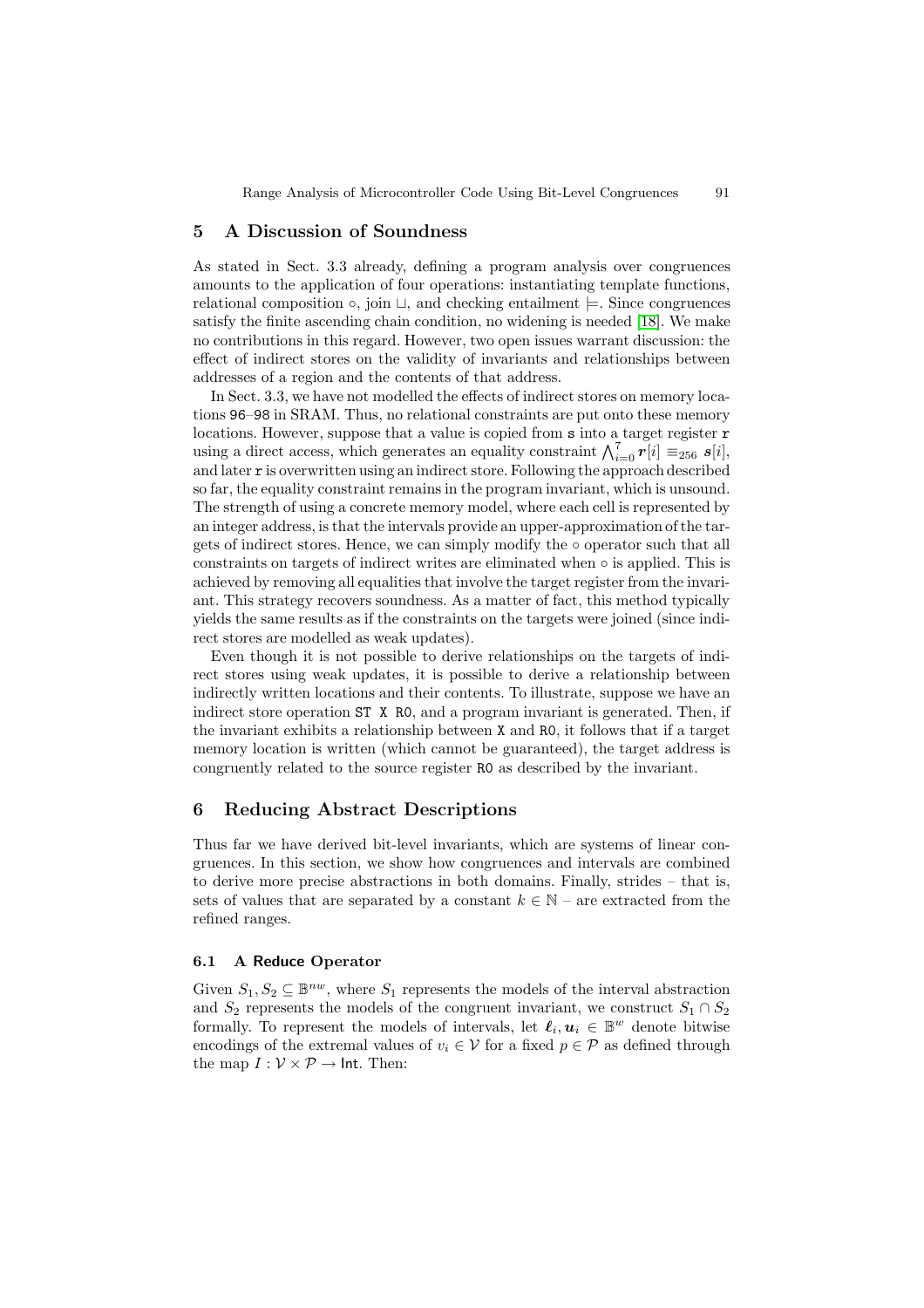**Definition 2.** The operator cube :  $2^{\mathbb{B}^{nw}} \to 2^{\mathbb{B}^{nw}}$  is defined:

$$
\textsf{cube}(S) = \left\{\boldsymbol{x} \in \mathbb{B}^{nw} \left| \begin{matrix} \forall i \in [0,n-1] : \ell_i, \boldsymbol{u}_i \in S & \wedge \\ \ell'_i = \langle\!\langle \ell_i[0], \ldots, \ell_i[w-1] \rangle \rangle\!\rangle & \wedge \\ u'_i = \langle\!\langle \langle \boldsymbol{u}_i[0], \ldots, \boldsymbol{u}_i[w-1] \rangle \rangle\!\rangle & \wedge \\ \ell'_i \leq \langle\!\langle \langle \boldsymbol{x}[iw], \ldots, \boldsymbol{x}[iw+w-1] \rangle \rangle\!\rangle & \leq u'_i \end{matrix} \right\}
$$

It is straightforward to show that  $\mathsf{cube} : 2^{\mathbb{B}^{nw}} \to 2^{\mathbb{B}^{nw}}$  and  $\mathsf{cong} : 2^{\mathbb{B}^{nw}} \to 2^{\mathbb{B}^{nw}}$ are closure operators, that is, extensive, increasing and idempotent. Further, suppose  $S_1, S_2, \ldots \subseteq \mathbb{B}^{nw}$ . If  $\mathsf{cube}(S_i) = S_i$  for all  $i \in \mathbb{N}$  then  $\mathsf{cube}(\bigcap_{i \in \mathbb{N}} S_i) =$  $\cap_{i\in\mathbb{N}}S_i$ m, and if  $\text{cong}(S_i) = S_i$  for all  $i \in \mathbb{N}$  then  $\text{cong}(\cap_{i\in\mathbb{N}}S_i) = \cap_{i\in\mathbb{N}}S_i$ . To derive Galois connections, and accordingly safety of our computations, we define abstraction and concretisation as follows:

Definition 3. The abstraction and concretisation maps are defined as:

$$
\alpha_{\text{cube}}(S) = \cap \{ S' \subseteq \mathbb{B}^{nw} \mid S \subseteq S' \land S' = \text{cube}(S') \} \qquad \gamma_{\text{cube}}(S) = S
$$
  

$$
\alpha_{\text{cong}}(S) = \cap \{ S' \subseteq \mathbb{B}^{nw} \mid S \subseteq S' \land S' = \text{cong}(S') \} \qquad \gamma_{\text{cong}}(S) = S
$$

Then, any subset of  $\mathbb{B}^{nw}$  (or equivalently  $\mathbb{Z}_m$ ) closed under affine combination can be represented congruently. A similar observation holds for the cube of S. Further, we have  $\text{cube}(S) = S$  iff there exists  $\ell'_0, \ldots, \ell'_{n-1} \in [-2^{w-1}, 2^{w-1} - 1]$ and  $u'_0, \ldots, u'_{n-1} \in [-2^{w-1}, 2^{w-1} - 1]$  such that:

$$
S = \left\{ \boldsymbol{x} \in \mathbb{B}^{nw} \left| \forall i \in [0, n-1] : \ell_i' \leq \langle\!\langle \langle \boldsymbol{x}[iw], \ldots, \boldsymbol{x}[iw+w-1] \rangle\rangle\!\rangle \leq u_i' \right. \right\}
$$

For congruences, it is  $\text{cong}(S) = S$  iff there exists a matrix  $[A | b] \in \mathbb{Z}^{k,nw+1}$ such that  $S = \{x \in \mathbb{B}^{nw} \mid Ax \equiv_{2^w} b\}.$ 

Finally, we present a constructive approach to computing the affine intersection between  $S_1$  and  $S_2$ . This construction is based on strengthening  $S_2$  using constraints from  $S_1$  (or I, respectively). The key idea in this construction is introduce fresh equalities to express the non-negativity of  $\langle v_i \rangle - \langle \ell_i \rangle$  and  $\langle\langle u_i\rangle\rangle - \langle\langle v_i\rangle\rangle$  in order to enforce  $\langle\langle \ell_i\rangle\rangle \leq \langle\langle v_i\rangle\rangle \leq \langle\langle u_i\rangle\rangle$ . This is achieved by imposing a zero-constraint on the MSB of the difference, which corresponds to the sign bit. This construction is followed by putting the resulting system into upper triangular form.

**Proposition 1.** Suppose  $\ell'_0, \ldots, \ell'_{n-1}, u'_0, \ldots, u'_{n-1} \in [0, 2^w - 1]$  and let  $[A | b] \in \mathbb{Z}^k$  $\mathbb{Z}^{k,nw+1}$ . Define

$$
S_1 = \left\{ \boldsymbol{x} \in \mathbb{B}^{nw} \mid \forall i \in [0, n-1] : \ell'_i \leq \langle\langle \langle \boldsymbol{x}[iw], \ldots, \boldsymbol{x}[iw+w-1] \rangle\rangle\rangle \leq u'_i \right\}
$$
  

$$
S_2 = \left\{ \boldsymbol{x} \in \mathbb{B}^{nw} \mid A\boldsymbol{x} \equiv_{2^w} \boldsymbol{b} \right\}
$$

Let  $e, f \in \mathbb{B}^w$  such that  $e = \langle 0, 0, \cdots, 0, 1 \rangle$  and  $f = \langle 1, 2, \cdots, 2^{w-2}, 2^{w-1} \rangle$ . Moreover, let  $A' \in \mathbb{Z}^{k+4n,3nw}$ ,  $E \in \mathbb{Z}^{n,nw}$  and  $F \in \mathbb{Z}^{n,nw}$  defined by:

$$
A' = \begin{bmatrix} E & 0 & 0 \\ 0 & E & 0 \\ \hline 0 & -F & F \\ \hline F & 0 & -F \\ 0 & 0 & A \end{bmatrix} \qquad E = \begin{bmatrix} e & 0 & \cdots & 0 \\ 0 & e & \cdots & 0 \\ \vdots & \vdots & \vdots & \vdots \\ 0 & 0 & \cdots & e \end{bmatrix} \qquad F = \begin{bmatrix} f & 0 & \cdots & 0 \\ 0 & f & \cdots & 0 \\ \vdots & \vdots & \vdots & \vdots \\ 0 & 0 & \cdots & f \end{bmatrix}
$$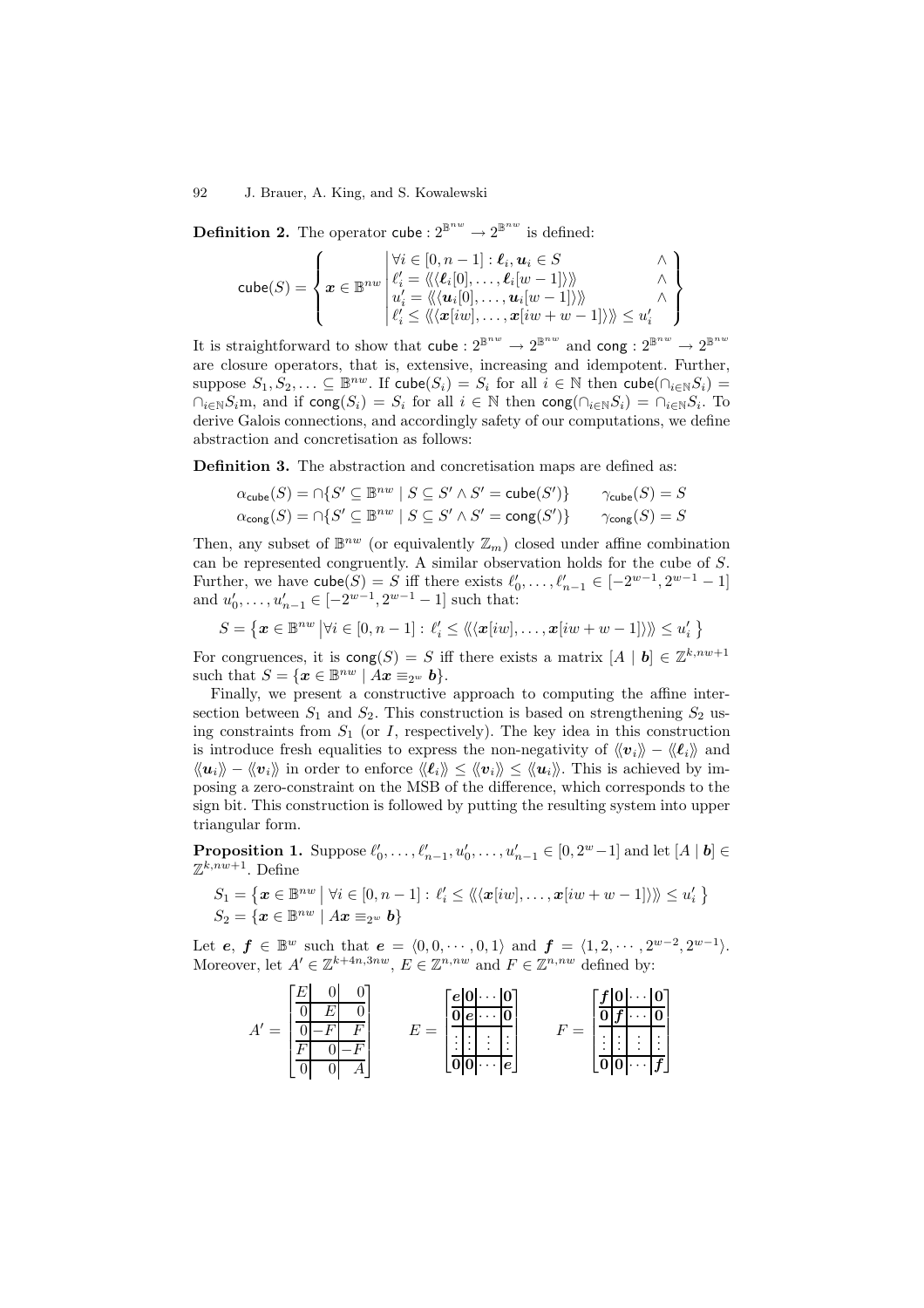Additionally, let  $\mathbf{l} \in \mathbb{Z}^n$ ,  $\mathbf{u} \in \mathbb{Z}^n$ ,  $\mathbf{b}' \in \mathbb{Z}^{k+4n}$  where

$$
l = \begin{bmatrix} \frac{\ell_0'}{\ell_1'} \\ \vdots \\ \frac{\ell_{n-1}'}{\ell_{n-1}'} \end{bmatrix} \qquad u = \begin{bmatrix} \frac{u_0'}{u_1'} \\ \vdots \\ \frac{u_{n-1}'}{u_{n-1}'} \end{bmatrix} \qquad b' = \begin{bmatrix} \frac{\mathbf{0}}{\mathbf{0}} \\ \frac{\mathbf{0}}{\mathbf{u}} \\ \frac{\mathbf{u}}{\mathbf{b}} \end{bmatrix} \qquad x' = \begin{bmatrix} \frac{\mathbf{z}}{\mathbf{y}} \\ \frac{\mathbf{z}}{\mathbf{z}} \end{bmatrix}
$$

Then  $S_1 \cap S_2 = \{ \mathbf{x} \in \mathbb{B}^{nw} \mid A' \mathbf{x}' \equiv_{2^w} \mathbf{b}' \}.$ 

Refining intervals follows a method for maximising values in Boolean formulae described by Codish et al. [\[6\]](#page-15-10) using successive calls to a decision procedure. The key idea is to maximise single bits – starting from the MSB – and checking satisfiability of a system of linear 0/1 constraints using SAT [\[15\]](#page-15-8). We use SAT solving because triangularisation only provides an incomplete decision procedure for 0/1 variables. In the following definition, the symbol : denotes the concatenation of bit-vectors.

**Definition 4.** Define  $\text{max}(A, b, i) = \text{extr}(A, b, i, w, 0, 1)$  where  $\text{extr}(A, b, i, j, v_1, v_2)$ :

- 
$$
\epsilon
$$
 if  $j = 0$ .  
\n-  $\langle v_1 \rangle$  :  $\text{extr}(\left[\frac{e_i}{A}\right], \left[\frac{v_1}{b}\right], i - 1, j - 1, v_2, v_2)$  if  $\left[\frac{e_i}{A}\right] x \equiv_{2^w} \left[\frac{v_1}{b}\right]$  is satisfiable.  
\n-  $\langle \neg v_1 \rangle$  :  $\text{extr}(\left[\frac{e_i}{A}\right], \left[\frac{\neg v_1}{b}\right], i - 1, j - 1, v_2, v_2)$  otherwise.

Conversely define  $\min(A, b, i) = \text{extr}(A, b, i, w, 1, 0)$ . Finally, reduce follows from the combination of min, max, and ∩:

Corollary 1. Let  $S_1 \cap S_2 = Ax \equiv_{2^w} b$ . Then reduce  $(S_1, S_2) = (I', Ax \equiv_{2^w} b)$ where  $I' = \langle [\min(A, b, 0), \max(A, b, 0)], \dots, [\min(A, b, n - 1), \max(A, b, n - 1)] \rangle$ .

*Example 1.* Suppose  $w = 4$ ,  $n = 2$  and  $S_2 = \{x \in \mathbb{B}^8 \mid Ax \equiv_{2^4} b\}$  where

|       | $\begin{bmatrix} 1 & 0 & 0 & 0 &   & -1 & 0 & 0 & 0 \\ 0 & 1 & 0 & 0 &   & 0 & -1 & 0 & 0 \end{bmatrix}$                                                                                                                                                                                                                       |  |  |                                                | $\vert 0 \vert$ |
|-------|--------------------------------------------------------------------------------------------------------------------------------------------------------------------------------------------------------------------------------------------------------------------------------------------------------------------------------|--|--|------------------------------------------------|-----------------|
|       |                                                                                                                                                                                                                                                                                                                                |  |  |                                                |                 |
| $A =$ |                                                                                                                                                                                                                                                                                                                                |  |  | $\mathbf{b} = \begin{bmatrix} 0 \end{bmatrix}$ |                 |
|       | $\begin{bmatrix} 0 & 0 & 1 & 0 & 0 & 0 & -1 & 0 \\ 0 & 0 & 0 & 1 & 0 & 0 & 0 & -1 \end{bmatrix}$                                                                                                                                                                                                                               |  |  |                                                |                 |
|       | $\begin{bmatrix} 0 & 0 & 0 & 0 \\ 1 & 0 & 0 & 0 \\ 0 & 0 & 0 & 0 \\ 0 & 0 & 0 & 0 \\ 0 & 0 & 0 & 0 \\ 0 & 0 & 0 & 0 \\ 0 & 0 & 0 & 0 \\ 0 & 0 & 0 & 0 \\ 0 & 0 & 0 & 0 \\ 0 & 0 & 0 & 0 \\ 0 & 0 & 0 & 0 \\ 0 & 0 & 0 & 0 & 0 \\ 0 & 0 & 0 & 0 & 0 \\ 0 & 0 & 0 & 0 & 0 \\ 0 & 0 & 0 & 0 & 0 & 0 \\ 0 & 0 & 0 & 0 & 0 & 0 \\ $ |  |  |                                                | $\overline{0}$  |

To interpret  $[A \mid b]$ , let  $\mathbf{u} = \langle \mathbf{x}[0], \mathbf{x}[1], \mathbf{x}[2], \mathbf{x}[3] \rangle$  and  $\mathbf{v} = \langle \mathbf{x}[4], \mathbf{x}[5], \mathbf{x}[6], \mathbf{x}[7] \rangle$ . Then the system  $Ax \equiv_{2^4} b$  implies that  $\langle\!\langle u \rangle\rangle \equiv_{2^w} \langle\!\langle v \rangle\rangle$  and  $\langle\!\langle v \rangle\rangle \equiv_2 0$ . Now let

$$
S_1 = \{ \boldsymbol{x} \in \mathbb{B}^8 \mid 4 \leq \langle \! \langle \boldsymbol{u} \rangle \! \rangle \leq 15 \land 0 \leq \langle \! \langle \boldsymbol{v} \rangle \! \rangle \leq 7 \}
$$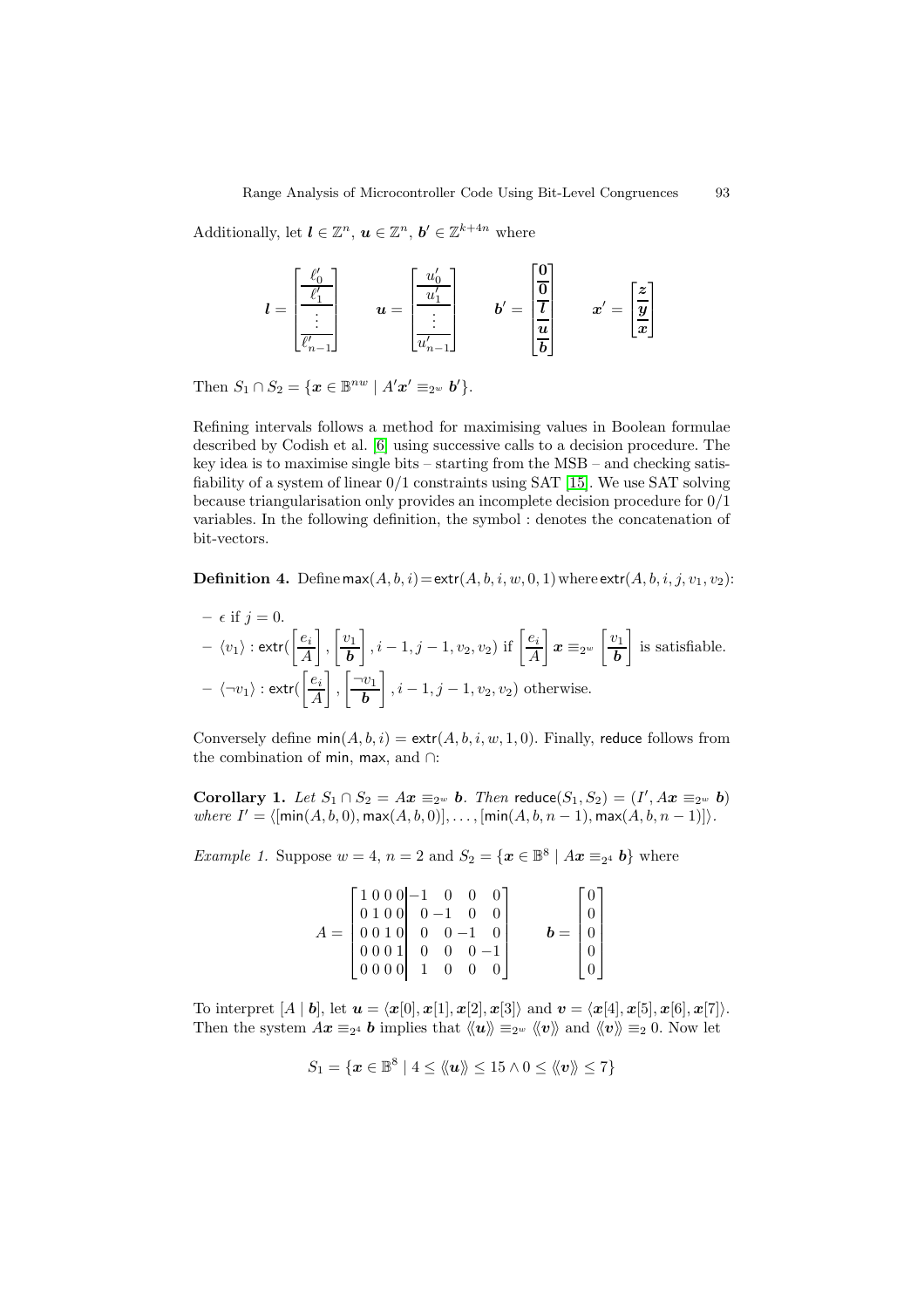| [00010000]                   |          |          |              |              |              |              |                                |                |              |          |            |              |                  |    |
|------------------------------|----------|----------|--------------|--------------|--------------|--------------|--------------------------------|----------------|--------------|----------|------------|--------------|------------------|----|
| 00000001                     | 0        | $\theta$ | $\mathbf{0}$ |              | $\mathbf{0}$ |              | $\mathbf{\Omega}$              |                | $\mathbf{0}$ | $^{(1)}$ |            | $\mathbf{0}$ | $\left( \right)$ |    |
| 00000000                     | $\Omega$ | $\Omega$ | $\Omega$     | $\mathbf{0}$ | $\Omega$     | $\mathbf{0}$ | O                              |                | $\Omega$     | 0        |            | $\theta$     | $\mathbf{0}$     |    |
| 00000000                     | $\Omega$ | $\Omega$ | $\theta$     |              | $\theta$     | 0            |                                |                | 0            | $^{(1)}$ |            | $\mathbf{0}$ | $\left( \right)$ |    |
| $0000000001 - 1 - 2 - 4 - 8$ |          |          |              | $\Omega$     | 0            | $\mathbf{0}$ |                                | $\mathfrak{D}$ | 4            | 8        | 0          | $\Omega$     | $\left( \right)$ |    |
| 000000000                    | $\theta$ | $\theta$ | $\Omega$     | $-1-2-4-8$   |              |              | 0                              |                | 0            |          |            | 2            | 4                |    |
| 12480000                     | $\Omega$ | $\theta$ | $\Omega$     |              | $\Omega$     | $\theta$     | $0 \mathbf{I} - 1 - 2 - 4 - 8$ |                |              |          | $\Omega$   | $\Omega$     |                  | 15 |
| 000001248                    | 0        | $\theta$ | $\Omega$     |              | $\theta$     | $\theta$     | 0                              | $\Omega$       | $\Omega$     | $\Omega$ | $-1-2-4-8$ |              |                  |    |
| 00000000                     | $\Omega$ |          | $^{(1)}$     |              |              |              |                                |                | 0            |          |            |              |                  |    |
| 00000000                     |          |          |              |              |              |              |                                |                | $\Omega$     |          |            |              |                  |    |
| 00000000                     |          |          |              |              |              |              |                                |                |              |          |            |              |                  |    |
| 00000000                     |          |          |              |              |              |              |                                |                |              |          |            |              |                  |    |
| 000000000                    |          |          |              |              |              |              |                                |                |              |          |            |              |                  |    |

and consider  $S_1 \cap S_2$  as characterised by  $[A' | b']$  which is:

Putting this into a triangular form, we achieve:

| [1248 0000]            |          | O            | $\cup$       |                  | O            |  | $-1-2-4-8$ |   |              |          |            | $\cup$       | $\cup$ | 15 |  |
|------------------------|----------|--------------|--------------|------------------|--------------|--|------------|---|--------------|----------|------------|--------------|--------|----|--|
| 00010000               | $\Omega$ |              | $\theta$     |                  |              |  |            |   | $\mathbf{0}$ |          |            |              |        |    |  |
| 00001248               | ∩        |              | $\Omega$     |                  |              |  |            |   | 0            |          | $-1-2-4-8$ |              |        |    |  |
| 00000001               | $\Omega$ |              |              |                  |              |  |            |   | 0            |          |            |              |        |    |  |
| $000000000$   -1-2-4-8 |          |              |              |                  | $\mathbf{0}$ |  |            | 9 | 4            | 8        |            |              |        |    |  |
| 00000000               | 0        | $\mathbf{0}$ | $\theta$     |                  | $\cup$       |  |            |   | $\theta$     | $^{(1)}$ |            | $^{(1)}$     |        |    |  |
| 00000000               | $\Omega$ |              | $\Omega$     | $-1 - 2 - 4 - 8$ |              |  |            |   | 0            | 0        |            | 2            | 4      |    |  |
| 00000000               | 0        |              | $\Omega$     |                  | $\mathbf{0}$ |  |            |   | 0            |          |            | $\mathbf{0}$ |        |    |  |
| 00000000               | $\Omega$ |              | $\mathbf{0}$ |                  | $\mathbf{0}$ |  |            |   | $\mathbf{0}$ |          |            |              |        |    |  |
| 00000000               |          |              | $\Omega$     |                  |              |  |            |   | $\Omega$     | $^{(1)}$ |            |              |        |    |  |
| 00000000               |          |              |              |                  |              |  |            |   |              |          |            |              |        |    |  |
| 00000000               |          |              | $\mathbf{0}$ |                  |              |  |            |   | 0            |          |            |              |        |    |  |
| 000000001              |          |              |              |                  |              |  |            |   |              |          |            |              |        |    |  |

Here, rows 3 and 4 impose the constraint  $\langle v \rangle \leq 7$  by requiring  $7 - \langle v \rangle \geq 0$ . The constraints can be projected from  $S_1 \cap S_2$ , which yields  $u[3] \equiv_{2^w} 0$ , and thus,  $\langle\!\langle \mathbf{u} \rangle\!\rangle \leq 7$ . With  $\mathbf{u}[0] \equiv_{2^w} 0$ , applying SAT yields  $4 \leq \langle\!\langle \mathbf{u} \rangle\!\rangle \leq 6$ . Note, however, that more precise congruences could be extracted by encoding the equation system in propositional logic and recomputing congruent closure.

## 6.2 Refinement for Strides

For  $p \in \mathcal{P}$ , the respective invariant inv(p), and a variable  $v \in \mathcal{V}$ , let  $i \in \mathbb{N}$  be the maximum index of bit-vector v such that  $inv(p)$  contains relations  $v[j] \equiv_{256} k_j$ for all  $0 \leq j \leq i$  and  $k_j \in \{0,1\}$ . The size of the stride is then defined by  $2^{i+1}$ , and the set of possible values constrained by the invariant is given through  $Z = \{(\sum_{j=0}^{i} 2^{j} \mathbf{v}[j]) + k \cdot 2^{i+1} \mid k \in \mathbb{N}\}\)$ . Thus, the resulting value-set is  $I(v, p) \cap Z$ .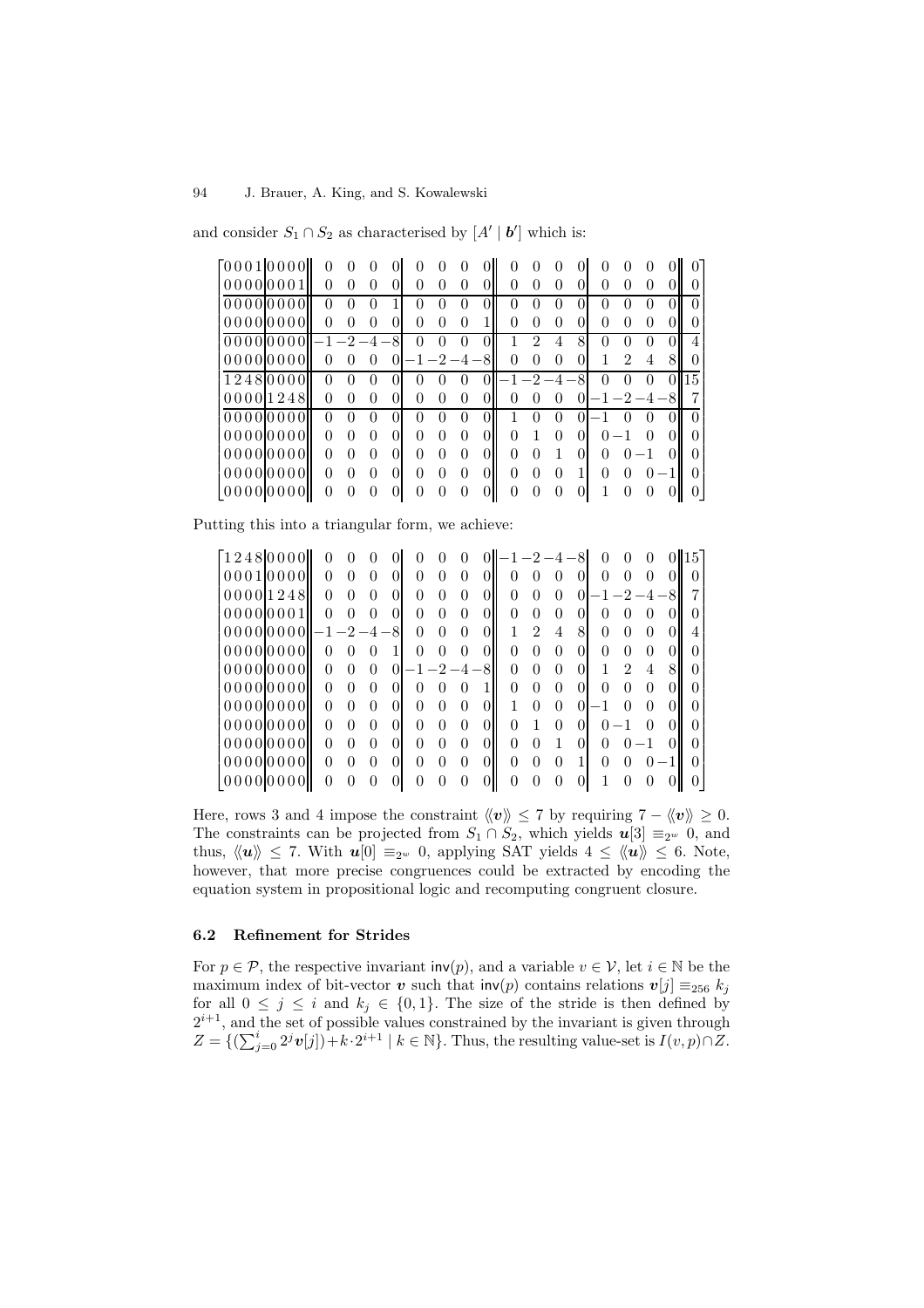| Class       | Instructions                            | $\mathsf{sol}(\alpha(\llbracket c \rrbracket)) = \mathsf{sol}(\llbracket c \rrbracket)$ ? |
|-------------|-----------------------------------------|-------------------------------------------------------------------------------------------|
| load & copy | LDI, MOV                                | yes                                                                                       |
| shift       | ASR, LSL, LSR, ROL, ROR                 | yes                                                                                       |
| logical     | COM, EOR, SWAP                          | yes                                                                                       |
| logical     | AND, ANDI, OR, ORI                      | $\mathbf{n}$                                                                              |
| arithmetic  | ADC, ADD, DEC, INC, NEG, SBC, SUB, SUBI | yes                                                                                       |
| arithmetic  | MUL, MULS, MULSU                        | $\mathbf{n}$                                                                              |
| compare     | CP, CPC, CPI                            | no                                                                                        |
| branching   | BRBC, BRBS,                             | $\mathbf{n}$                                                                              |

<span id="page-13-0"></span>Table 1. Optimality of synthesised transfer functions

## 7 Experiments

We have integrated the ideas and algorithms described in this paper into the [mc]square verification platform for microcontroller binary code. In this section, we discuss our experiences with respect to optimality and the runtime requirements. All experiments were performed on a MacBook Pro, equipped with a 2.4 Ghz dual-core processor and 4 GB of RAM.

#### 7.1 Optimality

Let  $\alpha_{\text{Cone}}(\llbracket f \rrbracket)$  denote a transfer function synthesised from a Boolean encoding |f|. The congruence domain is optimal for abstracting f iff  $\text{sol}(\alpha_{\text{Cong}}([f])) =$  $\text{sol}(\llbracket f \rrbracket)$ . Considering the classes of instructions that were described Sect. 4, optimality results given in Tab. [1](#page-13-0) are obtained (ignoring the effects of arithmetic and logical instructions on the status register). Observe that compare and branching instructions, which are required to handle conditional branches and loop conditions, sometimes cannot be modelled precisely (recall the congruent abstraction of  $\mathbf{Z}' \leftrightarrow \bigwedge_{i=0}^{7} (\neg \boldsymbol{r}'[i])$ . This drawback, however, is remedied through the interval analysis, which constrains the ranges through branching conditions.

## 7.2 Runtime

Synthesing transfer functions up-front requires less than 1s for each instruction. Abstracting INC r, e.g., requires 17 SAT instances over 32 propositional variables to be solved with an overall runtime of 0.18s using Sat4J. Composing congruences is implemented using triangularisation, as is  $\Box$ . For the initialisation loop in Sect. 3.3, the loop invariant stabilised after 2 iterations, which led to 18 applications of  $\circ$  and 2 applications of  $\sqcup$ , which required 0.3s overall. The runtime for operations on matrices is very susceptible to the number of variables in the system, and hence,  $r17$ ,  $r26$ ,  $r27$ ,  $r30$ , and  $r31$  were eliminated prior to range-refinement as they are unrelated to the invariant. Since the runtime grows polynomially with the number of bits, computing invariants for complete programs is not tractable. Instead, an invariant generator should detect program fragments where the interval analyser loses precision.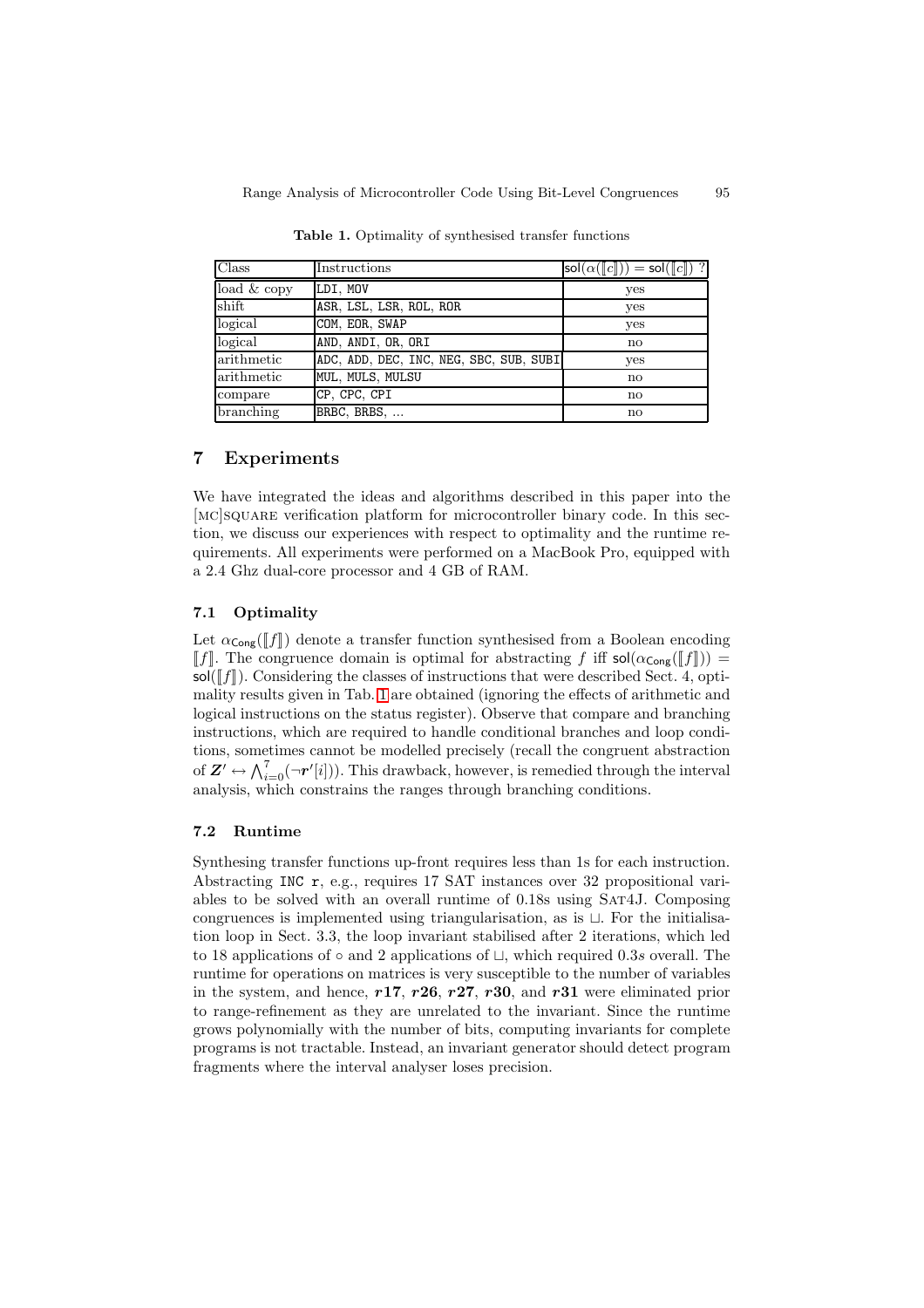Computing reduce to derive refined ranges requires 16 SAT instances to be solved which amounts to 0.25s. That is, two instances for each bit are required, whereas deriving strides is linear in the number of congruence relations.

# 8 Related Work

Defining and computing transformers for relational domains has been an active topic in abstract interpretation for decades, and numerous techniques for expressing relational constraints have been described [\[11,](#page-15-11) [17\]](#page-15-12). Most existing approaches, however, operate on unbounded integers, with the additional duty to verify that no overflow can occur [\[10\]](#page-15-13). The technique from [\[22\]](#page-16-3) suggests to revise the truncation map to reflect overflows for polyhedral analysis.

In assembly code for 8-bit architectures, overflows can be observed commonly due to the limited bit-width. Therefore, it is natural to deploy congruence relations [\[18,](#page-16-1)[13\]](#page-15-7) where the modulus is 256. Instead of expressing ranges in a domain that handles wraps, our approach combines relational invariants with computationally inexpensive intervals [\[5\]](#page-15-2). The idea of reducing two abstract descriptions in parallel was already formalised by Cousot and Cousot [\[9\]](#page-15-14). Later, Codish et al. [\[7\]](#page-15-15) have applied a similar technique to pair and set-sharing analysis.

The difficulty of designing optimal transfer functions was already discussed in [\[11\]](#page-15-11). However, it took several decades until it was observed that optimal transformers can be derived for any abstract domain that satisfies the ascending chain condition [\[21\]](#page-16-2). Our work builds on this to remedy both the difficulty and the workload of handcrafting transfer functions for the complete instruction set of the microcontroller as in [\[4\]](#page-15-16). Contemporaneously to [\[21\]](#page-16-2), Regehr et al. [\[20\]](#page-16-0) observed that optimal transfer functions for interval analysis of ATmega16 assembly can be derived using BDDs. However, the time needed for computing best transformers is considerably longer due to the use of BDD-based encodings without abstraction.

# 9 Conclusion and Future Work

We have shown that bit-level congruences provide a suitable means for deriving invariants for assembly code. We have detailed techniques for verifying, inferring, and refining ranges in presence of indirect reads and writes. The work calls for further research into the handling of indirect stores in order to derive strong updates instead of weak updates. Existing work on lifting abstract interpreters to quantified domains [\[14\]](#page-15-17) could serve as a basis for this. Another interesting application is model checking, where congruences could be used to reduce the over-approximation introduced through abstractions [\[19\]](#page-16-4) similar to the refinement described in Sect. 6, leading to smaller state spaces and fewer false alarms.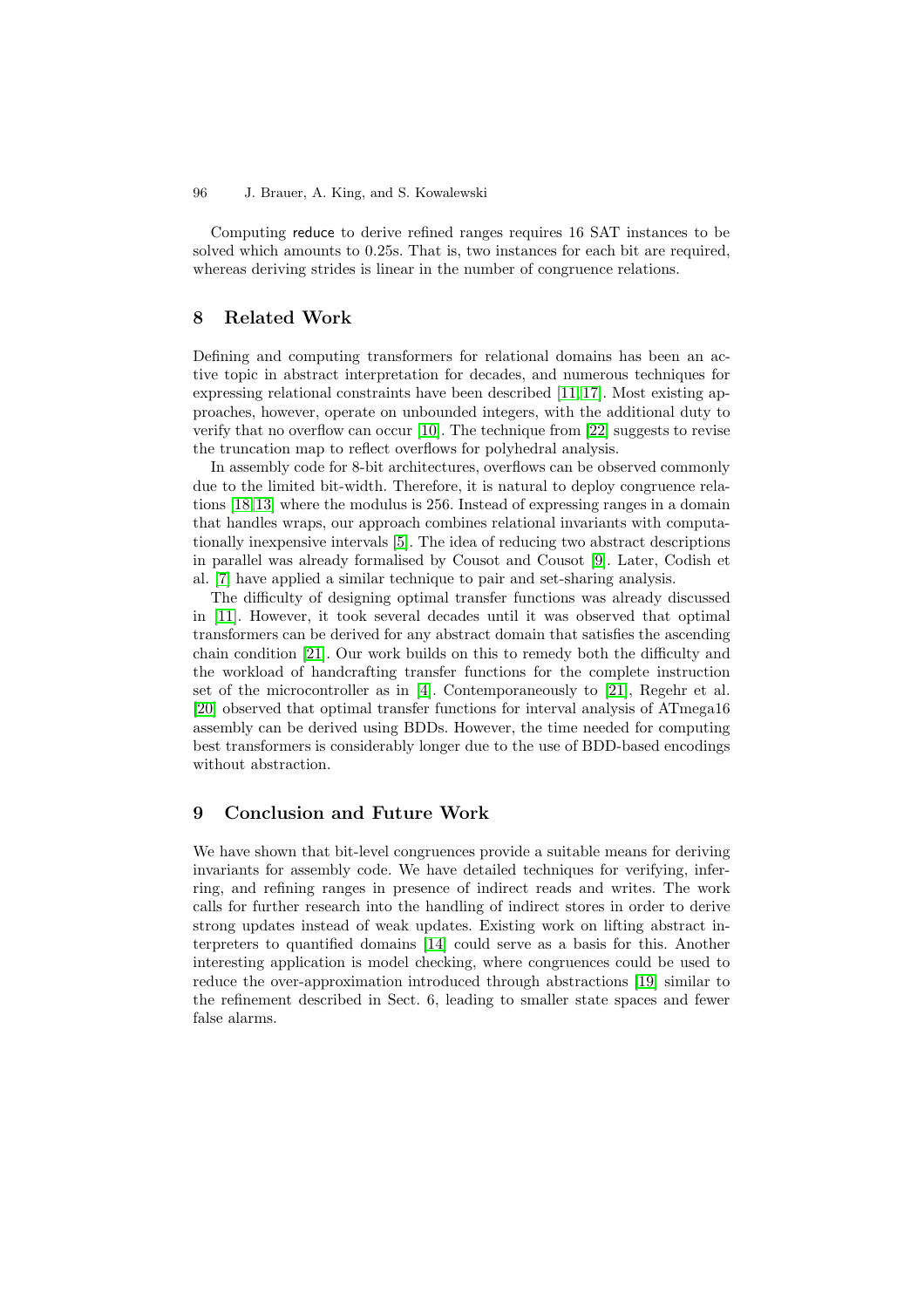## Acknowledgements

This work was supported, in part, by a Royal Society industrial secondment and the UMIC Research Centre at the RWTH Aachen University.

## <span id="page-15-3"></span>References

- <span id="page-15-6"></span><span id="page-15-0"></span>1. Atmel Corporation. 8-bit AVR Instruction Set (July 2008)
- 2. Bagnara, R., Dobson, K., Hill, P., Mundell, M., Zaffanella, E.: Grids: A domain for analyzing the distribution of numerical values. In: Puebla, G. (ed.) LOPSTR 2006. LNCS, vol. 4407, pp. 219–235. Springer, Heidelberg (2007)
- <span id="page-15-5"></span>3. Balakrishnan, G., Reps, T.W.: WYSINWYX: What You See Is Not What You eXecute. ACM Trans. Program. Lang. Syst. (to appear, 2010)
- <span id="page-15-16"></span>4. Brauer, J., King, A.: Automatic abstraction for intervals using boolean formulae. In: SAS 2010. LNCS. Springer, Heidelberg (2010)
- <span id="page-15-2"></span>5. Brauer, J., Noll, T., Schlich, B.: Interval analysis of microcontroller code using abstract interpretation of hardware and software. In: SCOPES. ACM, New York (to appear, 2010)
- <span id="page-15-10"></span>6. Codish, M., Lagoon, V., Stuckey, P.J.: Logic programming with Satisfiability. Theory and Practice of Logic Programming 8(1), 121–128 (2008)
- <span id="page-15-15"></span>7. Codish, M., Mulkers, A., Bruynooghe, M., García de la Banda, M.J., Hermenegildo, M.V.: Improving abstract interpretations by combining domains. ACM Trans. Program. Lang. Syst. 17(1), 28–44 (1995)
- <span id="page-15-4"></span>8. Cousot, P., Cousot, R.: Abstract interpretation: A unified lattice model for static analysis of programs by construction or approximation of fixpoints. In: POPL, pp. 238–252. ACM, New York (1977)
- <span id="page-15-14"></span>9. Cousot, P., Cousot, R.: Systematic design of program analysis frameworks. In: POPL, pp. 269–282 (1979)
- <span id="page-15-13"></span>10. Cousot, P., Cousot, R., Feret, J., Mauborgne, L., Mine, A., Monniaux, D., Rival, X.: The Astrée analyser. In: Sagiv, M. (ed.) ESOP 2005. LNCS, vol. 3444, pp. 21–30. Springer, Heidelberg (2005)
- <span id="page-15-11"></span>11. Cousot, P., Halbwachs, N.: Automatic Discovery of Linear Restraints Among Variables of a Program. In: POPL, pp. 84–97. ACM Press, New York (1978)
- <span id="page-15-1"></span>12. Eide, E., Regehr, J.: Volatiles are miscompiled, and what to do about it. In: EM-SOFT, pp. 255–264. ACM, New York (2008)
- <span id="page-15-7"></span>13. Granger, P.: Static analysis of linear congruence equalities among variables of a program. In: Abramsky, S. (ed.) CAAP 1991 and TAPSOFT 1991. LNCS, vol. 493, pp. 169–192. Springer, Heidelberg (1991)
- <span id="page-15-17"></span>14. Gulwani, S., McCloskey, B., Tiwari, A.: Lifting abstract interpreters to quantified logical domains. In: POPL, pp. 235–246. ACM, New York (2008)
- <span id="page-15-8"></span>15. King, A., Søndergaard, H.: Inferring congruence equations using SAT. In: Gupta, A., Malik, S. (eds.) CAV 2008. LNCS, vol. 5123, pp. 281–293. Springer, Heidelberg (2008)
- <span id="page-15-9"></span>16. King, A., Søndergaard, H.: Automatic abstraction for congruences. In: Barthe, G., Hermenegildo, M. (eds.) VMCAI 2010. LNCS, vol. 5944, pp. 281–293. Springer, Heidelberg (2010)
- <span id="page-15-12"></span>17. Miné, A.: The Octagon Abstract Domain. Higher-Order and Symbolic Computation 19(1), 31–100 (2006)